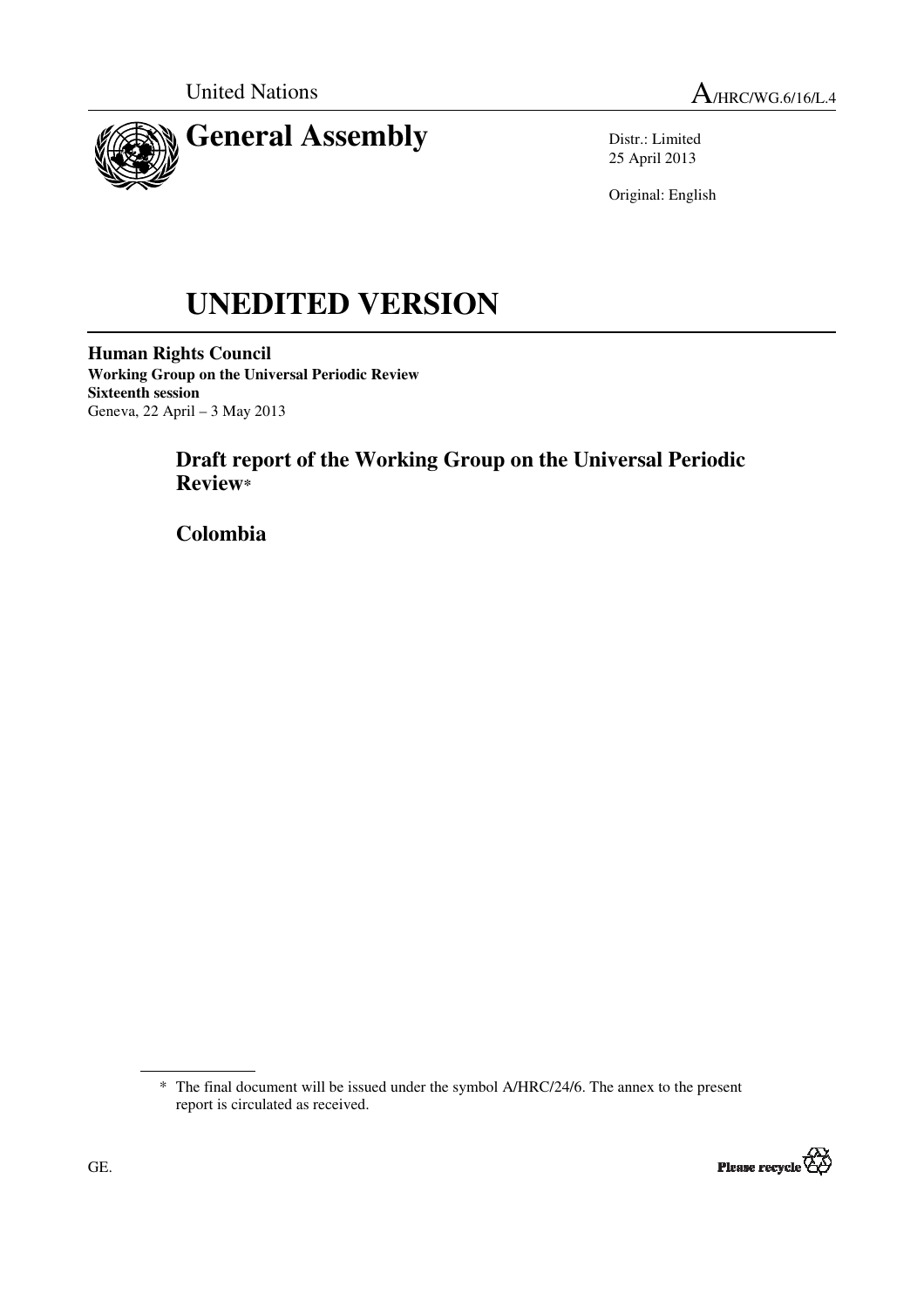### **A/HRC/WG.6/16/L.4**

# Contents

|       |    | Paragraphs  | Page |
|-------|----|-------------|------|
|       |    | $1 - 4$     | 3    |
|       |    | $5 - 114$   | 3    |
|       | Α. | $5 - 20$    | 3    |
|       | В. | $21 - 114$  | 5    |
| П.    |    | $115 - 119$ | 13   |
| Ш.    |    | $120 - 126$ | 24   |
| Annex |    |             |      |
|       |    |             | 25   |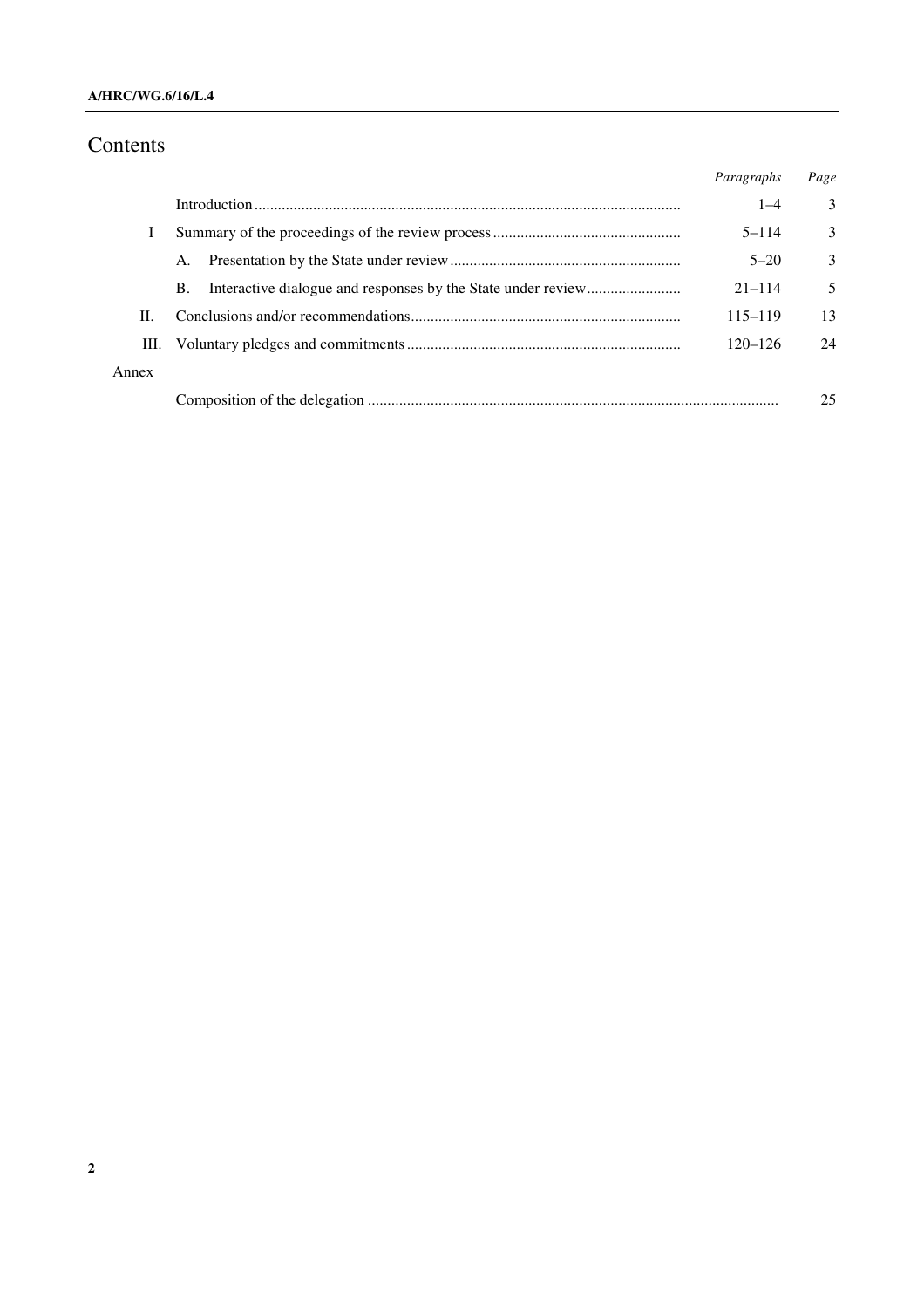# **Introduction**

1. The Working Group on the Universal Periodic Review (UPR), established in accordance with Human Rights Council resolution 5/1 of 18 June 2007, held its sixteenth session from 22 April to 3 May 2013. The review of Colombia was held at the 4th meeting on 23 April 2013. The delegation of Colombia was headed by Vice-President Angelino Garzon. At its  $10<sup>th</sup>$  meeting held on 26 April 2013, the Working Group adopted the report on Colombia.

2 On 14 January 2013, the Human Rights Council selected the following group of rapporteurs (troika) to facilitate the review of Colombia: Ecuador, Gabon, India.

3 In accordance with paragraph 15 of the annex to resolution 5/1 and paragraph 5 of the annex to resolution 16/21, the following documents were issued for the review of Colombia:

 (a) A national report submitted/written presentation made in accordance with paragraph 15 (a) (A/HRC/WG.6/16/COL/1);

 (b) A compilation prepared by OHCHR in accordance with paragraph 15 (b) (A/HRC/WG.6/16/COL/2);

 (c) A summary prepared by OHCHR in accordance with paragraph 15 (c) (A/HRC/WG.6/16/COL/3).

4 A list of questions prepared in advance by Liechtenstein, Mexico, Montenegro, Netherlands, Slovenia, Spain, Sweden and United Kingdom of Great Britain and Northern Ireland was transmitted to Colombia through the troika. These questions are available on the extranet of the UPR

## **I. Summary of the proceedings of the review process**

#### **A. Presentation by the State under review**

5. The Colombian Vice-President began his presentation by noting that the Government attended the second UPR review to answer to the commitments and recommendations received in December 2008. In response to recommendations regarding peace, the Government recognized the existence of an internal armed conflict and promoted the adoption of the Victims and Land Restitution Law. With the help of Norway and Cuba and the observance of Venezuela and Chile, President Santos had initiated a dialogue with the guerrilla of the FARC. Dialogue's will from the part of the Government was not enough. The FARC's will was also necessary.

6. The Government respected and protected the work of human rights defenders, including trade union leaders, as a State policy. The mechanisms of protection of human rights defenders, trade union leaders, victims of the armed conflict, communities of African descent, indigenous peoples, members of the LGBTI collective and women had improved.

7. At the same time, the delegation recognized that there were still human rights challenges to overcome such as lack of social equality, impunity, prison overcrowding, the need for greater protection for some human rights defenders and the signature of a peace agreement.

8. The Vice-President announced that the Government had taken a unilateral decision to extend for three years the mandate of the Office of the High Commissioner for Human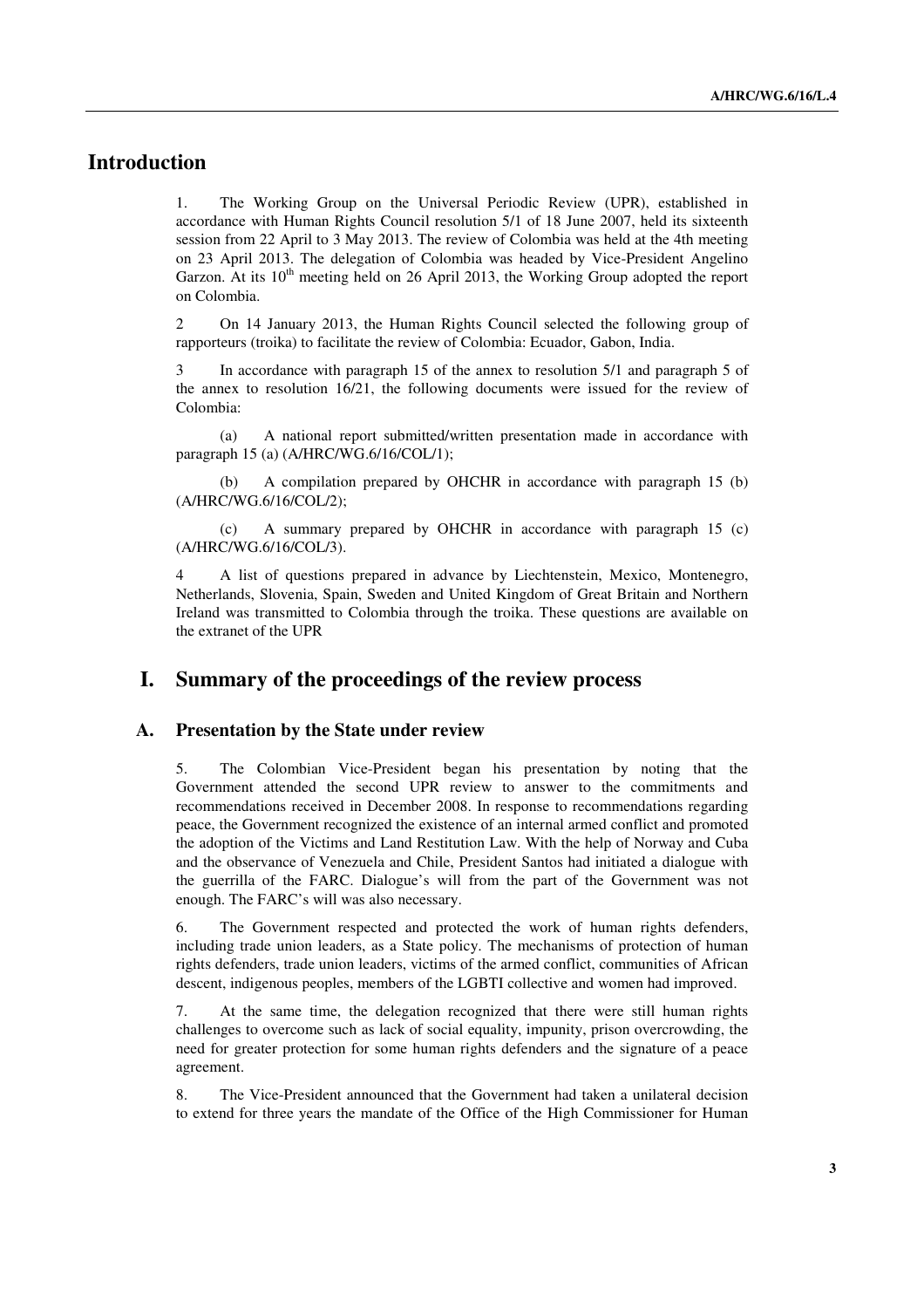Rights in Colombia. Also, the Inter-American Commission on Human Rights had taken the decision to remove Colombia from the list of countries under permanent observation.

9. Regarding indigenous peoples, for the first time the ethnic minorities were consulted on three instruments that guaranteed their rights: The National Development Plan, the National Guarantee Program and the legislation regarding reparation and land restitution. Also, the Government had defined specific policies guaranteeing the rights of populations of African Descent to a collective territory, self-government and autonomy in their decisions, as well as on specific health and education policies. The signing of the Law for combating all Forms of Discrimination was just an example.

10. One of the promoters of ILO Convention 169, Colombia was a pioneer in the right to prior consultation. In this line, the Government had agreed with OHCHR's office in Colombia the establishment of a Working Group for the development of good practices on prior consultation.

11. For its part, the Deputy Attorney General stated that Colombia had the will and capacity to investigate and punish human rights violations. Its procedures were being strengthened to follow the model of international tribunals. Moreover, the International Criminal Court had considered the Attorney General's Office as an example of positive complementarity. The strategy of investigating and prosecuting serious human rights violations had been changing and a new unit of analysis and Contexts had been established.

12. The security effort in the last decade had transformed the country. Colombians were more protected and lived more peacefully. 87% of the municipalities, comprising 86% of the population, had not suffered a single act of terrorism in 2012. During the last decade, the homicide rate had been reduced by half and kidnappings by 95%. The delegation highlighted the policy that favored demobilization and captures rather than deaths in combat.

13. Regarding military justice, Congress passed a constitutional amendment that excluded crimes against humanity, genocide, enforced disappearances, extra-judicial executions, sexual violence, torture and forced displacement from its jurisdiction and ordered that it should be independent, impartial and autonomous. The essence of the reform will enter into force only after Congress deliberates on the law regulating the reform and when the Constitutional Court previously reviews the law.

14. Regarding the administration of justice, the delegation explained that the State had appropriated 1,110 million dollars over the next four years for the implementation of the new oral system, the promotion of the independence of the Judiciary and the acquisition of new technologies for the judicial process.

15. The delegation acknowledged that Colombia occupied the 8th place in Latin America in terms of prisons' overcrowding. To address this problem, the Government was implementing a plan to increase the capacity of prisons in 40% over the next four years.

16. The core of the transitional justice system in Colombia was the rights of victims and the rights to truth, justice and reparation. The Victims and Land Restitution law was one of the tools for transitional justice.

17. Colombia received recommendations requesting a reparations program, even though the conflict had not ended. In response, a *Victims Reparation Unit, a Land Restitution Unit and* a Center for Historical Memory had been established. These three institutions employed more than 2,000 officers trained to serve victims across the country with dignity and respect.

18. In a year of enforcement of the reparation measures around 158,000 victims had been indemnified and over 100,000 victims had received a customized repair plan. In the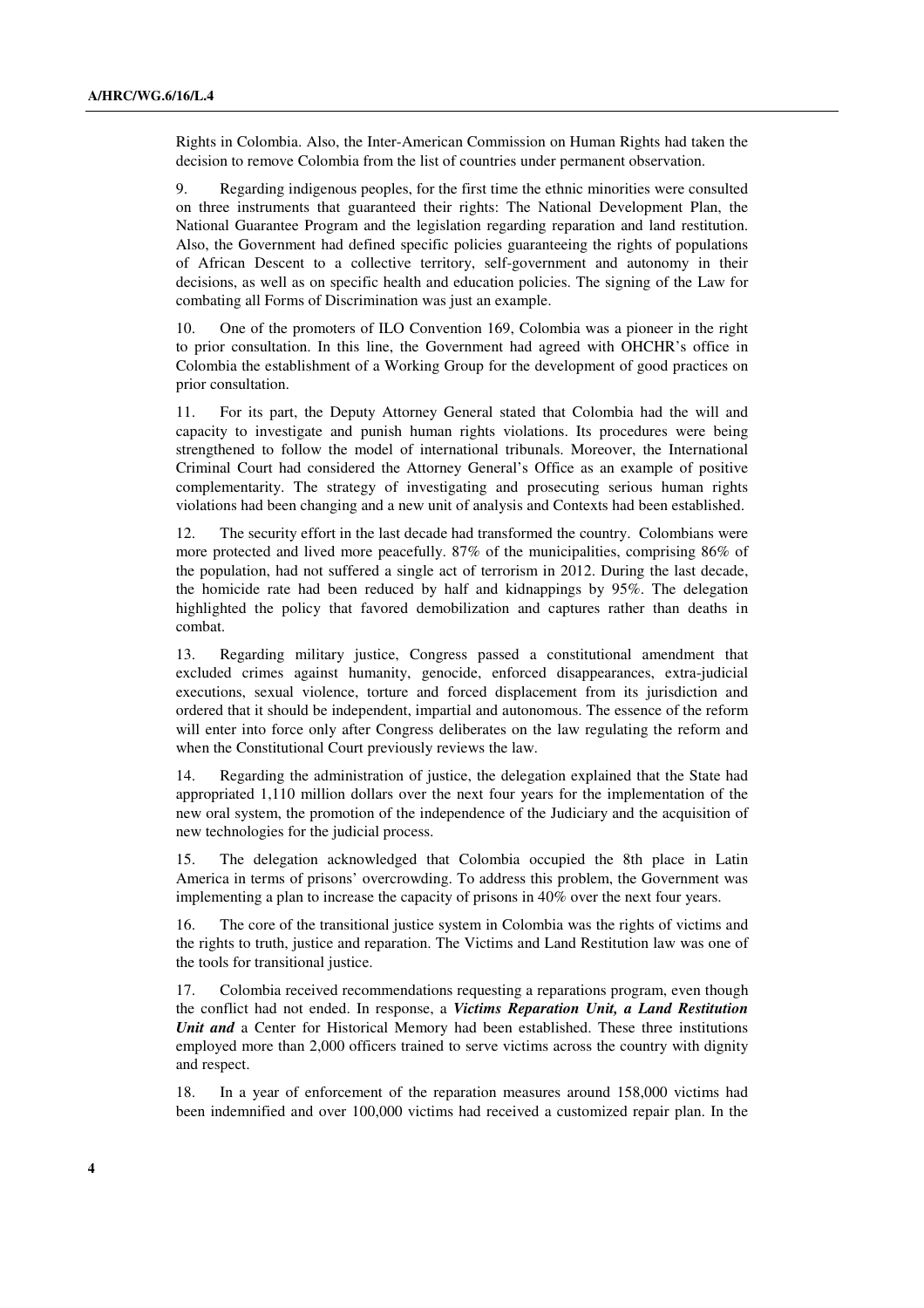collective dimension, consultations with indigenous and Afro-Colombian communities were on-going regarding over 70 processes of redress and safe and voluntary return with dignity.

19. The victim's policy could currently rely on accurate data. More than 1,000 institutions exchanged broken-down information and more than 5 million victims, half of them women, were registered.

20. Colombia had allocated 30 billion dollars to implement this policy over the next 10 years.

#### **B. Interactive dialogue and responses by the State under review**

21. During the interactive dialogue, 76 delegations made statements. Recommendations made during the dialogue are to be found in section II of the present report.

22. Pakistan appreciated the follow-up taken after Colombia's review in 2008 and the engagement with stakeholders and the international community. It hoped that the roadmap for a dialogue with the FARC would lead to an agreement ending the armed conflict. Pakistan made recommendations.

23. Panama acknowledged Colombia's efforts manifested in the Victims and Land Restitution Law, one of the most important steps to guarantee the right to truth, justice, reparation and guarantee of non-repetition. It made recommendations.

24. Paraguay welcomed the adoption of the law on victims and land restitution, the establishment of a follow-up mechanism to the UPR and the creation of a national human rights system. Paraguay made a recommendation.

25. Peru noted the establishment of the Conference and the National Human Rights System and the formulation of the Public Policy of Human Rights and the International Humanitarian Law. It highlighted measures to reduce poverty, the adoption of the Victims and Land Restitution law, and the beginning of a dialogue to end the armed conflict. Peru made recommendations.

26. Cuba commended Colombia for its efforts and results in the implementation of accepted UPR recommendations. It highlighted the implementation of the National Development Plan, measures to reduce poverty and to achieve a more equal and fair society. Cuba made recommendations.

27. Poland asked about measures planned by Colombia to remedy the situation on extrajudicial, summary or arbitrary executions stated in the Special Rapporteur's report. Poland appreciated progress in preventing the recruitment of children by non-State armed groups and noted that widespread use of children for intelligence purposes. It made recommendations.

28. Portugal welcomed the process for the elaboration of the national report. It referred to concerns expressed by various mechanisms over the possible implication of the new Constitutional reform that would extend the powers of military and police tribunals. Portugal made recommendations.

29. The Republic of Korea welcomed efforts to promote and protect human rights since Colombia's first UPR. It highlighted the strengthening of human rights protection mechanisms and the creation of institutional structures, such as the National Protection Unit. It made recommendations.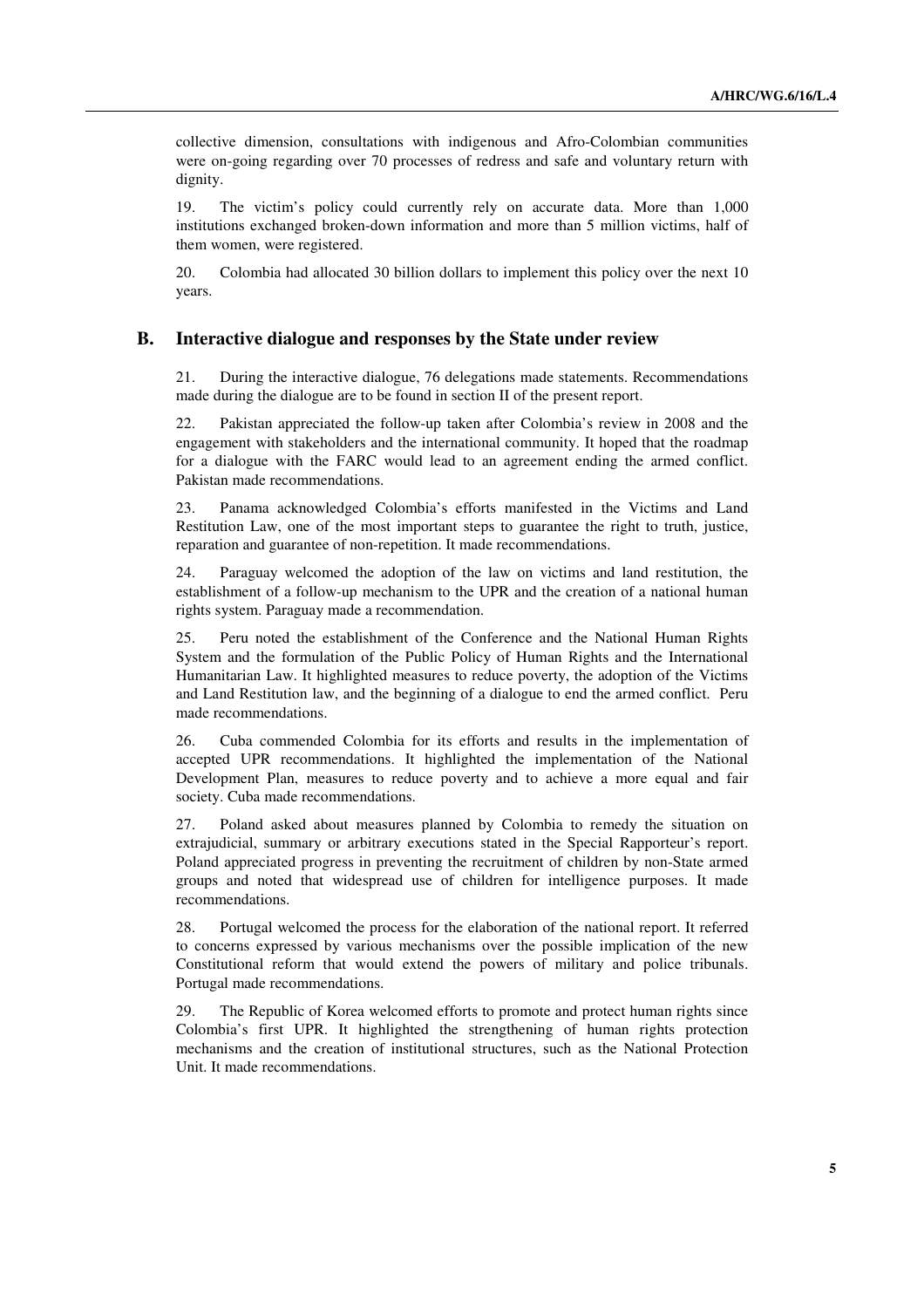30. Romania congratulated Colombia for its achievements in the last years. It appreciated the work of the authorities in ensuring the improvement of the situation of children, particularly of the most affected by the conflict. It made a recommendation.

31. The Russian Federation welcomed steps taken by Colombia to settle the internal conflict and the entering into force in 2012, of the law to compensate victims and hoped the law will be fully implemented. It made recommendations.

32. Senegal noted the implementation of the 2010-2014 National Development Plan, the strengthening of programmes on poverty reduction and food security as well as free public education at primary and secondary level. It made recommendations.

33. Serbia referred to positive results attained by Colombia during the last years. It highlighted in particular, efforts to combat corruption, to fight against recruitment of children, to implement the National Development Plan and to reduce poverty. Serbia made recommendations.

34. Singapore noted the Government's emphasis in eradicating poverty and its commitment to reduce the proportion of its population living in extreme poverty by 8.5 percent by 2015. It noted the efforts in combating violence and maintaining public order, including tackling armed criminal gangs. Singapore made recommendations.

35. Slovakia welcomed the peace process initiated in 2012 and the adoption of the Act concerning victims of enforced disappearance. It commended Colombia for its mid-term reporting on the UPR recommendations and the support extended to the OHCHR's country office. Slovakia made recommendations.

36. Slovenia welcomed the establishment of the National System of Human Rights and International Humanitarian Law, adoption of the Anti-Discrimination Act, National Strategy to Combat Trafficking. It was concerned on threats against human rights defenders, particularly at rural and grassroots level. It made recommendations.

37. South Africa commended Colombia for progress made in the enhancement of human rights through the National Development Plan. It expressed concern at the increase in sexual violence against women in recent years, mainly related to the internal armed conflict. It made a recommendation.

38. Spain congratulated Colombia for its achievements, including the follow-up mechanism to monitor the implementation of recommendations. The Victims and Land Restitution Law was noted as important for the peace process. It was concerned on the situation of violence against women. Spain made recommendations.

39. Sri Lanka acknowledged the continuous follow-up of the UPR recommendations and commitments. It took special note of the implementation of the National Development Plan and the decrease, nationally, in the rates of poverty and extreme poverty. It made recommendations.

40. The State of Palestine praised the National Programme of Literacy, Intermediate Education for Young People and Adults. It noted the creation of a National Policy for Gender Equity for Women. It made recommendations.

41. Sweden recognized the commitment of Colombia to extend the mandate of the OHCHR country office and asked whether the extension will include all aspects of the current mandate. It expressed concern about possible effects of the constitutional reform of military jurisdiction. Sweden made recommendations.

42. Switzerland noted with satisfaction the follow up on its recommendations. It welcomed the measures taken to establish a constructive dialogue with the civil society. It made recommendations.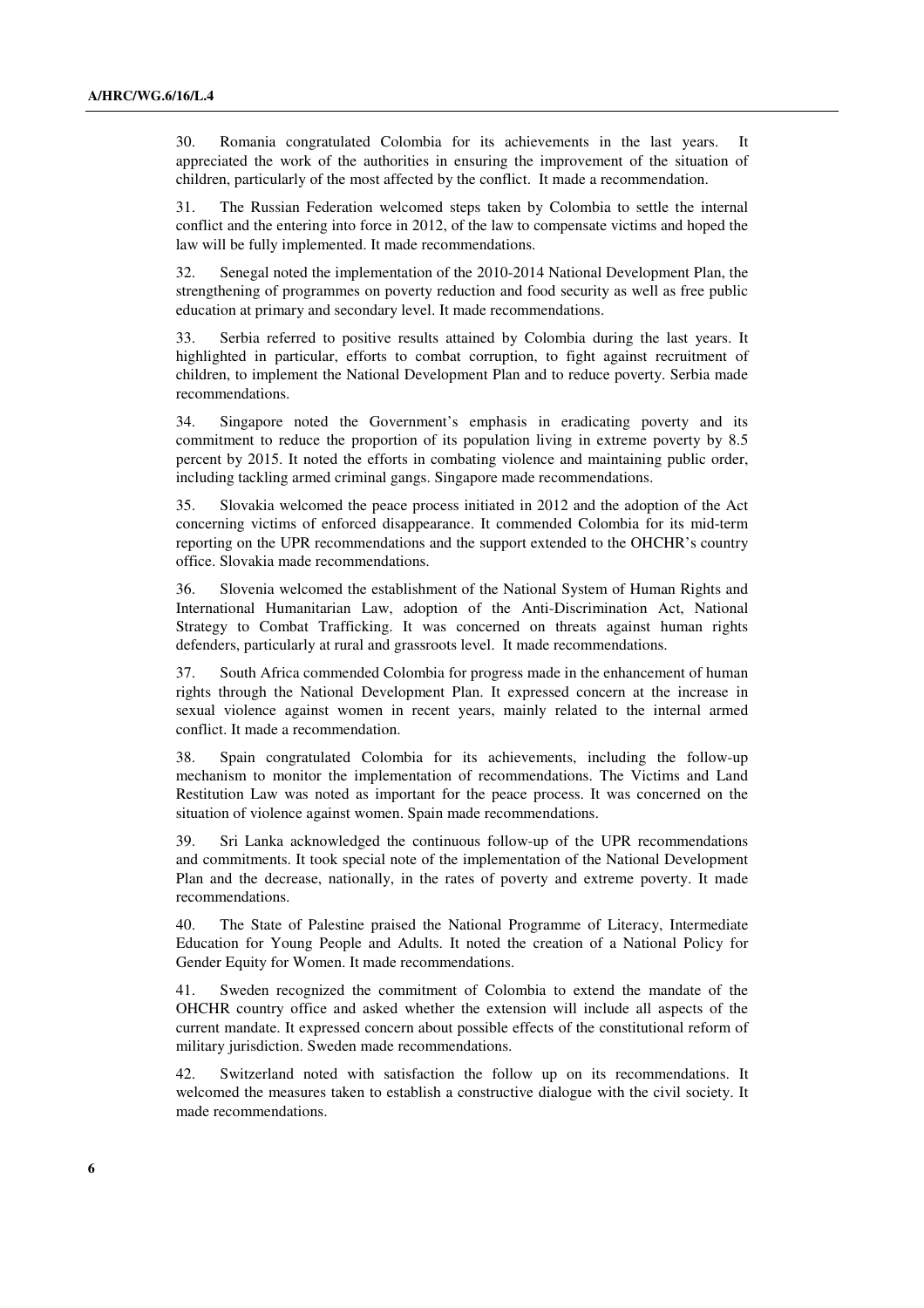43. Thailand welcomed the peace talks and Colombia's commitment to guarantee the rights of victims of the conflict to truth, justice, reparations and non-repetition. It remained concern by reports of continued expansion of illegal armed groups after the demobilization of paramilitary groups. Thailand made recommendations.

44. Trinidad and Tobago recognised the Government's commitment to stabilise the situation after the announcement of a peace process with the FARC. It urged Colombia to continue its engagement against human trafficking It noted and welcomed Colombia's ratification of the International Convention for the Protection of All Persons from Enforced Disappearance. It made recommendations.

45. Tunisia highlighted the measures on the rights of victims of the conflict. It encouraged Colombia to ensure a favourable environment for human rights defenders and journalists and to rapidly put in practice the provisions of the newly ratified Convention on the rights of persons with disabilities. It made a recommendation.

46. Turkey welcomed efforts to strengthen the rule of law and the action against corruption. It commended Colombia for actions undertaken to guarantee gender equality and to empower women. Turkey made a recommendation.

47. United Kingdom of Great Britain and Northern Ireland commended the National Guarantees Process and plans for a national human rights policy. It strongly welcomed the peace negotiations with the FARC supported the announcement of a mechanism for civil society participation. It made recommendations.

48. The United States of America commended Colombia for steps taken to reach a peaceful resolution of the long-standing conflict. It recognized recent public statements underscoring Colombia's commitment to prevent impunity for human rights violations. It expressed concern about the inconsistent application of labour laws. It made recommendations.

49. Uruguay highlighted efforts to strengthen the rule of law, and those aimed at putting an end to the violence generated by the internal armed conflict, in particular steps undertaken within the framework of a peace process between the Government and the FARC. Uruguay made recommendations.

50. Venezuela (Bolivarian Republic of) highlighted Colombia's efforts to reduce poverty and the implementation of programmes to protect elderly people without pension or in extreme poverty. It noted the free primary and secondary education and its successful literacy programme. It made a recommendation.

51. Viet Nam noted with satisfaction that Colombia has made a steady progress on the socio-economic development and human rights promotion and protection. It highlighted efforts and achievements through the implementation of important national programmes and mechanisms. It made recommendations.

52. Algeria referred to efforts of Colombia to promote human rights despite challenges, as reflected in the national report. In particular, it underlined the National Development Plan for 2010-2014 which establishes human rights goals and points the way towards social inclusion and reconciliation. Algeria made recommendations.

53. Argentina welcomed the creation of the National System of Human Rights and the International Humanitarian Law. It congratulated Colombia on ratifying the International Convention for the Protection of All Persons against Enforced Disappearances. Argentina made recommendations.

54. Australia welcomed Colombia's approach to enhancing institution building and social mobilisation in support of human rights. It welcomed the peace negotiations and the implementation of the Victims and Land Restitution law. It expressed concerned about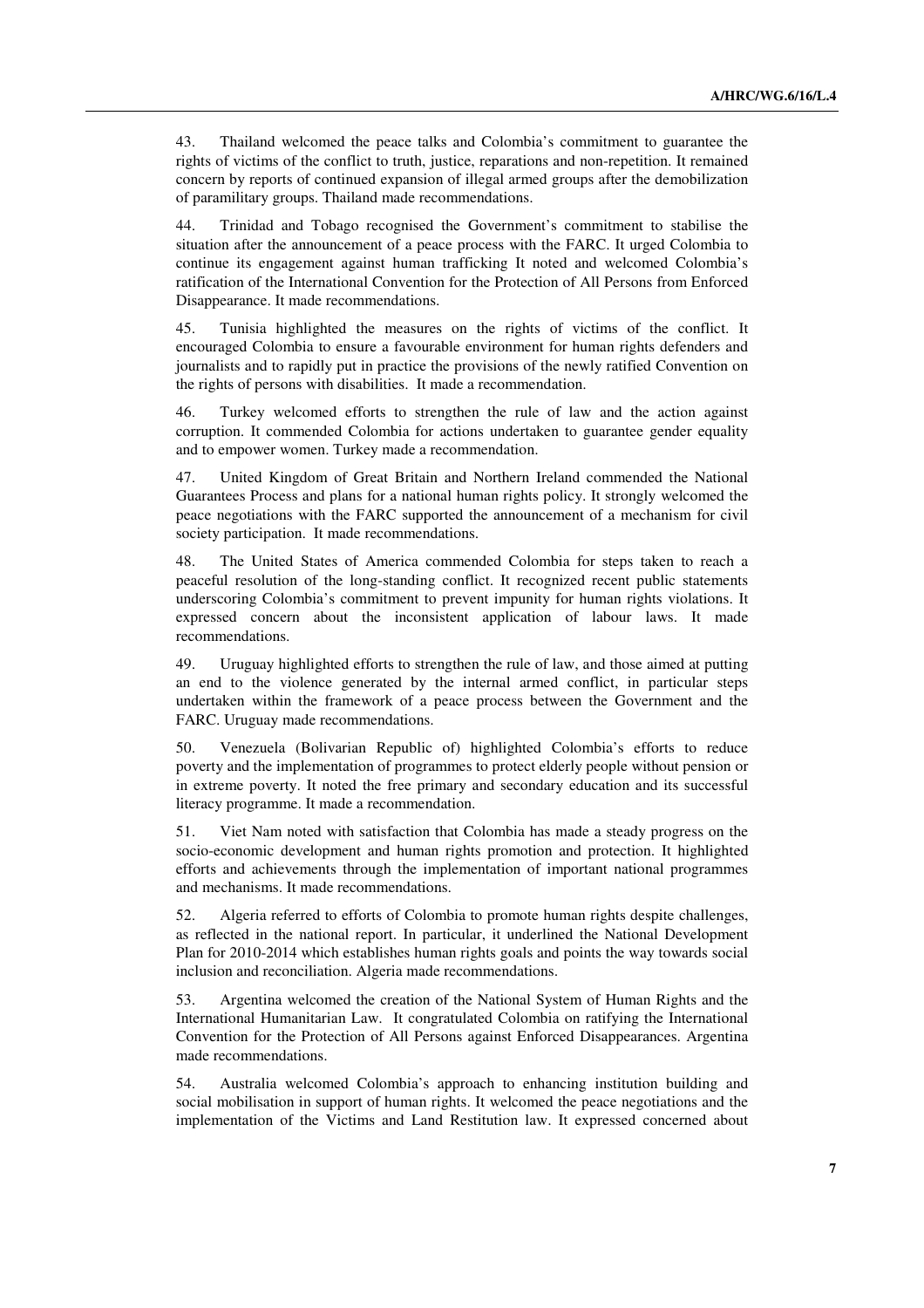reports of members of illegal armed groups targeting women leaders and their families with sexual violence. Australia made recommendations.

55. Austria asked questions on recruitment of children by non-state armed groups, sexual violence and killings of activists. It feared that the constitution reform to expand the power of military or police tribunals to investigate and decide on human rights violations could result in a setback in the fight against impunity. Austria made recommendations.

56. Azerbaijan congratulated Colombia for its commitment towards the UN system. It praised its efforts to combat poverty, the universal advancement of education, its effective measures for combating trafficking in persons and cases of sexual violence. It made recommendations.

57. Belgium asked if the Colombian authorities envisage to recognise the competence of the Committee on Forced Disappearances. It noted achievements in fighting violence against women, but remained concerned at the scope of sexual violence in the society. It made recommendations.

58. Brazil highlighted progress made in the reduction of poverty and extreme poverty. It noted firm steps taken by Colombia to address violence and the adoption of the Victims and Land Restitution law. Brazil indicated that it supported fully the peace process initiated recently. Brazil made recommendations.

59. Burundi welcomed Colombia's commitment to combat poverty, its policy facilitating access to basic social services for indigenous populations and the setting up of free primary and secondary education. It encouraged the government to continue its fight against sexual violence. It made a recommendation.

60. Cambodia welcomed the establishment of the National Human Rights and International Humanitarian Law System and steps taken to address poverty. It noted efforts to combat trafficking in persons. Cambodia made recommendations.

61. Canada asked about the status of the investigations and prosecutions of extrajudicial killings. It welcomed Colombia's on-going efforts to establish a common Human Rights and International Humanitarian Law agenda in Colombia. It made recommendations.

62. Chile noted with satisfaction that notwithstanding the complexities that a context of armed conflict presents, Colombia is working towards the strengthening of the rule of law and democracy. It referred to efforts by Colombia to guarantee human rights and cooperate with the international and regional human rights systems. Chile made recommendations.

63. China commended progress made in protecting and promoting human rights, and the implementation of accepted recommendations. It noted achievements in poverty reduction, free access to education, improvements in health care system, and the rights of women, disable persons, and indigenous populations. It made a recommendation.

64. The Congo highlighted the adoption of the 2011 Law No. 1448 on Victims and Land Restitution. It noted achievements in peace-building, eradication of extreme poverty, education, and climate change. It made recommendations.

65. Costa Rica acknowledged efforts made by Colombia to guarantee human rights. It referred to the continuing practice of sexual violence as a war tactic and expressed concern about recurrent attacks against human rights defenders, indigenous and community leaders and lawyers. Costa Rica made recommendations.

66. The Philippines congratulated Colombia for its successful social programmes to reduce poverty, for the universal coverage of basic and secondary education and unified health care system. It welcomed Colombia's determined efforts to include human rights perspective in trade and business. Philippines made recommendations.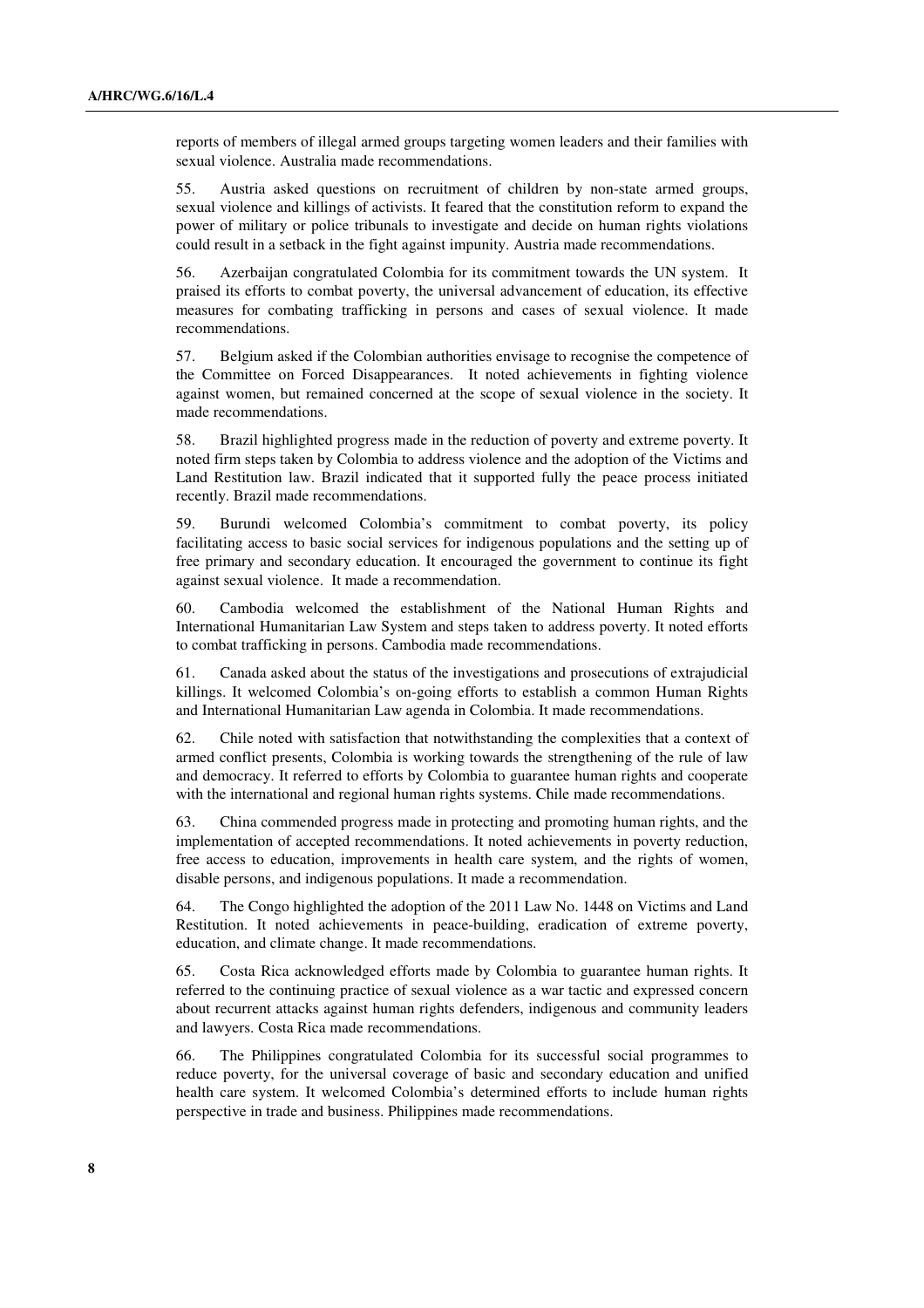67. Cyprus commended Colombia for its commitment to human rights and pledged to end impunity of human rights abuses. It noted the strengthening of relationship between the government and the civil society and human rights defenders. It urged closer attention to children's rights. It made a recommendation.

68. The Czech Republic commended the enactment of the Victims and Land Restitution Law and encouraged Colombia to continue its efforts to promote and protect human rights and to strengthen the rule of law. It made recommendations.

69. The Dominican Republic welcomed the delegation and thanked Colombia for the presentation of the national report. Dominican Republic made recommendations.

70. Ecuador recognized progress and efforts to build lasting peace and a just society. The importance of the Victims and Land Restitution Law and efforts on social and legal attention to displaced persons were highlighted, as well as achievements in poverty reduction. Ecuador made recommendations.

71. Egypt welcomed efforts made by Colombia to promote and protect human rights, including strengthening of the areas and entities responsible for protecting the rights of minorities and strengthening of judicial functions, social protection, security, housing and environment. Egypt made recommendations.

72. El Salvador highlighted progress made by Colombia in the fight against violence and protection of the population. It commended Colombia for the legislation to respond to the needs of victims, which reflects the commitment of Colombia to address impunity and support the victims' access to justice.

73. Finland asked how the Government ensured perpetrators of human rights and international humanitarian law violations were prosecuted, and human rights cases involving the security forces were not tried by military courts. It asked how the issue of sexual violence would be addressed. Finland made recommendations.

74. France applauded the ratification of CRPD and CPED and commended progress on human rights and the launch of a peace process. France made recommendations.

75. Gabon welcomed the National Development Plan and noted efforts to strengthen the rule of law, and combat corruption and land appropriation. Noting the provision of free primary and secondary education, it encouraged Colombia to continue extending education cover in rural areas. Gabon made a recommendation.

76. Germany commended the Victims and Land Restitution Act and the human rights defenders protection mechanism. It noted continued attacks against human rights defenders and social leaders, particularly in rural areas, and expressed particular concern at the number of assassinations in 2012. Germany made recommendations.

77. Guatemala commended Colombia for its efforts to achieve a peace and the establishment of the National Protection Unity. It shared the satisfaction of the Secretary General of the United Nations regarding the prevention of the recruitment of children. Guatemala made recommendations.

78. The Holy See welcomed reparations for victims of conflict and attention to indigenous peoples and those of African descent. It urged continued efforts to combat corruption, drug trafficking, criminal gangs and impunity, facilitate restitution processes, and protect human life from conception to birth. It made recommendations.

79. Honduras recognized the legal and institutional framework providing access to truth, justice and reparations, transitional justice mechanisms, and legislation on peace and reparations. Concern was expressed at the trafficking of women and girls, although laudable efforts in that regard were noted. Honduras made a recommendation.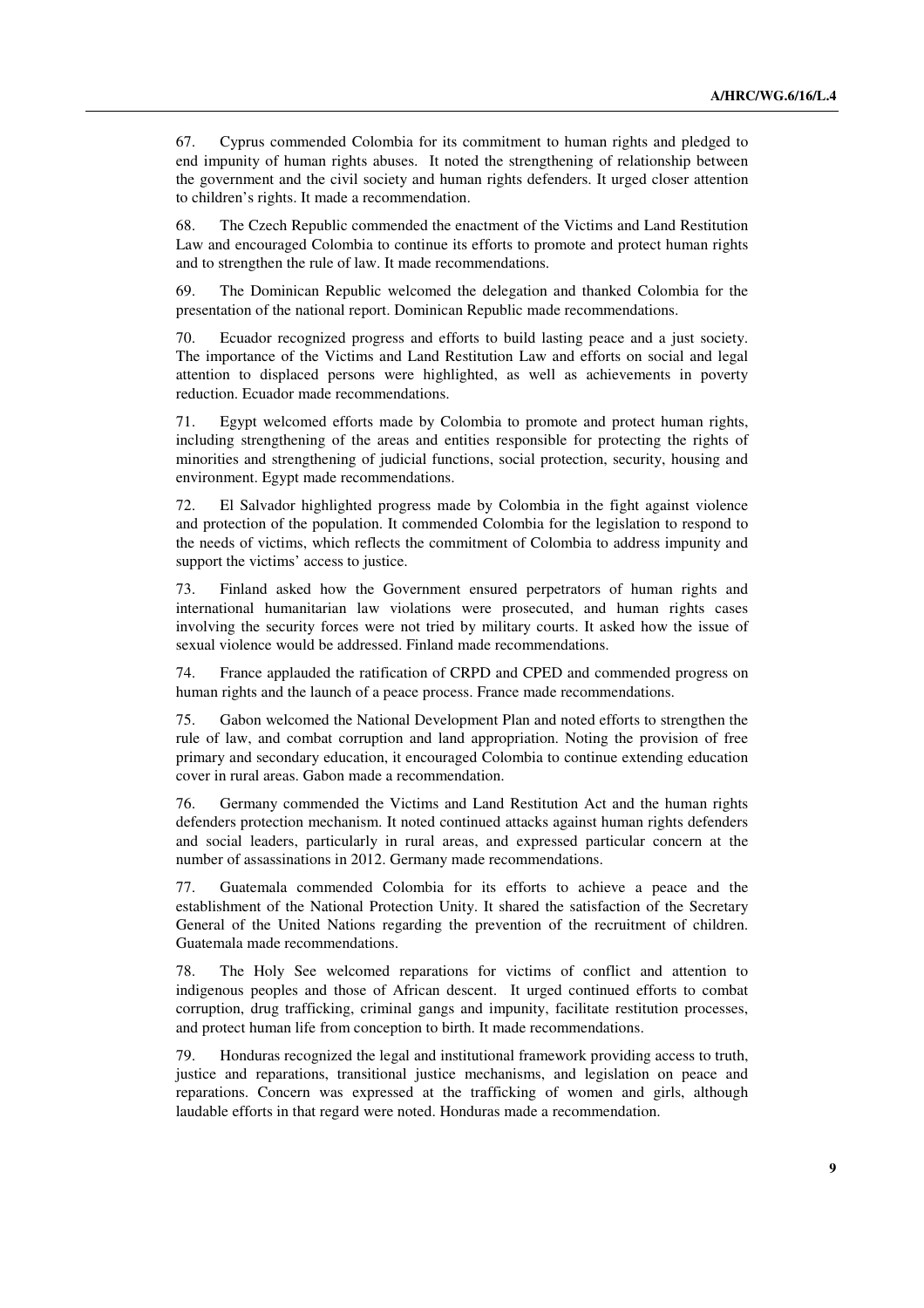80. Hungary noted the visit by the Special Rapporteur on human rights defenders, and expected further action to prevent violent attacks against human rights defenders. It asked for information on financial and institutional support for awareness-raising of forced recruitment among indigenous children and children of African descent. Hungary made recommendations.

81. Iceland asked how perpetrators were held accountable for crimes against trade unionists, journalists, judges, lawyers and human rights defenders, and how victims were protected. It asked how gender-based violence was addressed and investigated and welcomed recognition of the rights of same-sex couples. Iceland made a recommendation.

82. Indonesia welcomed ratification of CRPD and various measures taken to advance the rights of persons with disabilities. It commended the Comprehensive National Strategy to Combat Trafficking in Persons and measures, notably a national policy, guaranteeing gender equality and empowering women. Indonesia made recommendations.

83. Ireland urged the inclusion of women and indigenous communities in peace talks, and expressed concern at the risks to those active in human rights, trade unions and land restitution. Impunity and access to justice for victims of gender-based violence should be addressed. Ireland made recommendations.

84. Italy commended the progress achieved in protecting human rights and commitment in the reconciliation process. Colombia was encouraged to continue along this path. Italy made recommendations.

85. Kenya noted efforts to strengthen democracy, the rule of law and respect for human rights. It commended action on poverty, housing, education and health care, and encouraged the Government to continue tackling the challenges faced by Colombian society, particularly the most vulnerable.

86. Kyrgyzstan acknowledged the achievements in human rights policies and to strengthen democracy, State legitimacy and the rule of law, and to introduce zero tolerance of human rights violations. It welcomed the 2012 bill defining sexual violence as a crime against humanity. Kyrgyzstan made recommendations.

87. Malaysia noted that, despite continuing challenges, Colombia had strengthened the rule of law through legislative and public policy initiatives. It took positive note of steps to address its previous recommendations on organized crime, drug trafficking and trafficking in women and girls. Malaysia made recommendations.

88. Mexico supported the peace process with FARC and welcomed cooperation with SPs and OHCHR and ratification of CPED. Colombia's willingness to share their best practices in human rights was commended. Progress with regard to the national preventive mechanism was recognized. Mexico made recommendations.

89. Montenegro commended the general agreement to end the conflict and build lasting peace and Government cooperation with human rights mechanisms. Noting ratification of CPED, it asked whether Colombia would recognize the competence of the Committee under article 31 of that Convention. Montenegro made recommendations.

90. Morocco welcomed the legal framework for peace and noted measures to combat violence and ensure reparations and the reintegration of victims. It welcomed the Legal Framework for Peach, allowing the beginning of the transitional extrajudicial justice process. It made a recommendation.

91. The Netherlands welcomed measures on human rights and the causes of the conflict. While impunity remained a concern, particularly given transitional justice and the expanded jurisdiction of military courts, increased efforts by the legislative, judicial and executive authorities were noted. It made recommendations.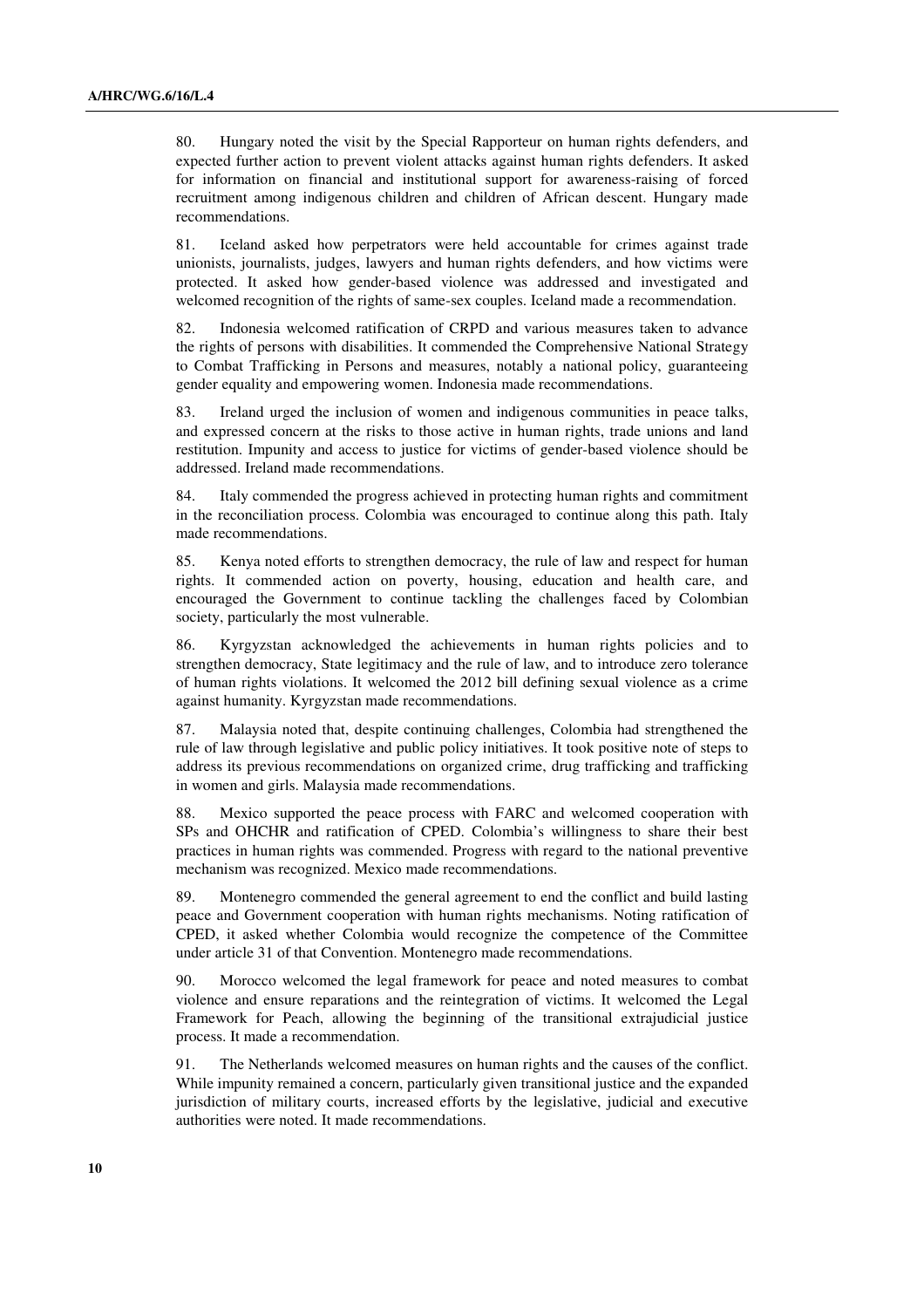92. New Zealand highlighted the National System of Human Rights and International Humanitarian Law, yet remained concerned at armed attacks on indigenous peoples and those of African descent. It commended attention to women's sexual and reproductive rights, notably the decriminalization of abortion in certain circumstances. It made recommendations.

93. Nicaragua took particular note of the National Development Plan and commended efforts for peace and well-being. Colombia was urged to continue efforts on prosperity, and was commended for its food security policy, which particularly benefited women.

94. Niger applauded the ratification of international human rights instruments and the implementation of the National Development Plan. It noted the National Conference on Human Rights and International Humanitarian Law and welcomed the agreement concluded between Colombia and the International Criminal Court. It made recommendations.

95. Nigeria commended the progress achieved in the protection and promotion of human rights. Nigeria made recommendations.

96. Norway fully concurred with the comments by the High Commissioner for Human Rights regarding the situation in Colombia. Welcoming the commitment to extend the mandate of the OHCHR Office in Colombia, it called for all aspects of the existing mandate to be extended. Norway made recommendations.

97. Bolivia (Plurinational State of) welcomed Colombia's report, welcomed the achievements reported and urged it to continue efforts in the field of human rights. It made recommendations.

98. The delegation of Colombia explained that the Victims Law favored land restitution over land buy. By April 17, 12.000 hectares had been restituted to the original owners and 150.000 hectares of ethnic communities had been protected. Women and girls had a specific preference for accessing to land restitution.

99. The National Protection Unit, created in November 2011, protects 7,834 people, including 633 trade unionists, 559 human rights defenders, 490 land claimants, among others, particularly in remote and rural areas. The Unit's budget for 2013 is expected to reach US\$ 190 million, with particular emphasis on the protection of victims and land restitution leaders. The delegation stressed that the Unit was not an intelligence agency, its sole purpose is the protection of life and human rights.

100. With regard to economic, social and cultural rights, poverty had fallen by 4.5pp in the last two years, reaching 32.7% in 2012. Also, the population living in extreme poverty fell by 1,9pp in the same period and accounted for 10.4% of the population. Additionally the Government achieved a reduction on inequity reaching the regional average and improved positions in the international ranking. The Government was committed to ensure inclusion and social mobility for all Colombians. In November 2011, the Social Inclusion and Reconciliation Sector was established. The Department for Social Prosperity leads this sector. The flagship program to fight poverty -More Families in Action- benefitted over 2 million 700 thousand families. Additionally, the Government had launched a program to build 100,000 houses that will be free and will be for victims of violence, the poor and the vulnerable.

101. Unemployment in Colombia in 2012 stood at 10.4%, the lowest level since 2001, despite the international economic slowdown.

102. In the area of education, the delegation highlighted the introduction in 2012 of free universal education until the  $11<sup>th</sup>$  grade, which has benefited more than 8.5 million students.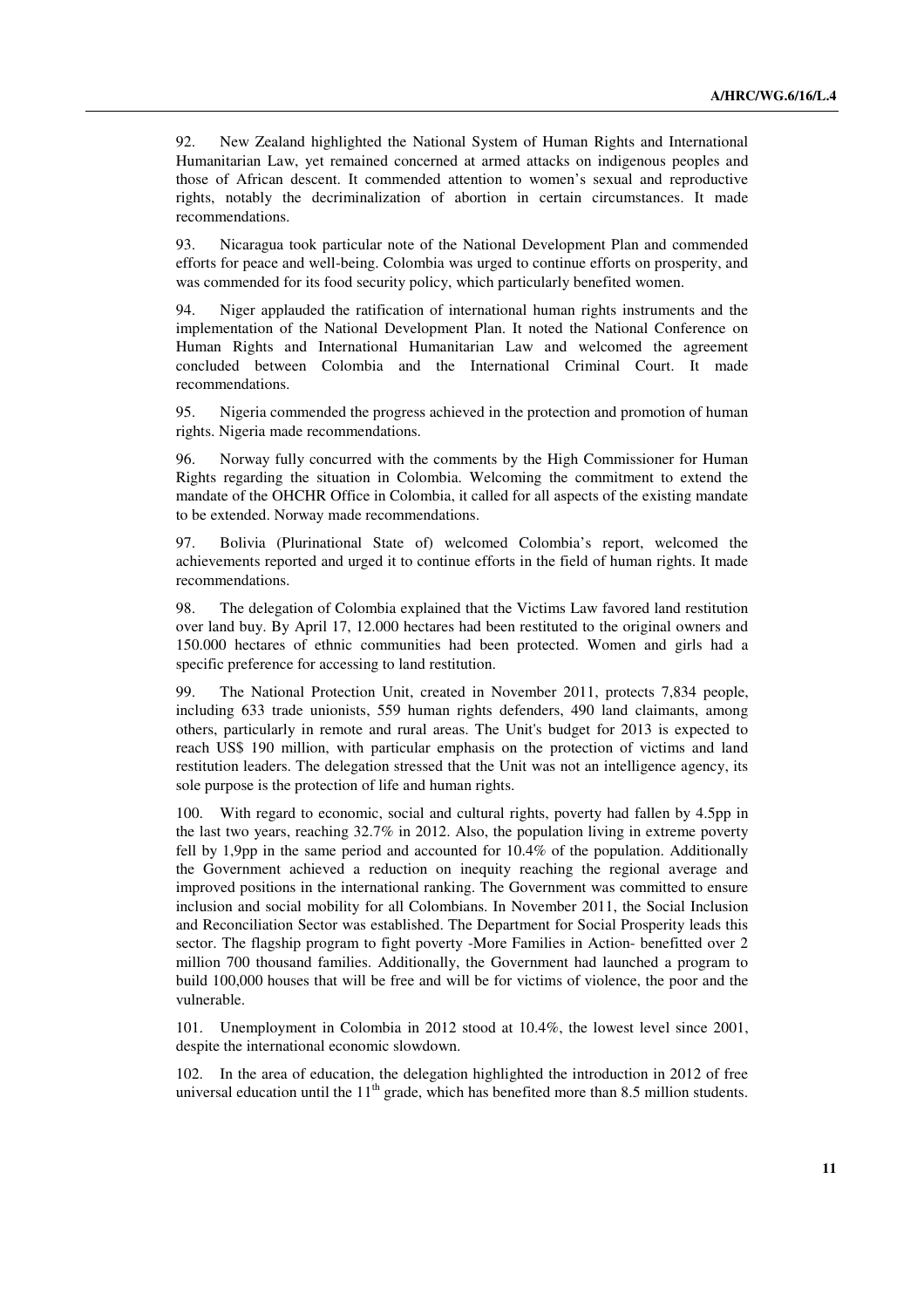Also, dropouts had been reduced and the illiteracy rate of people between 15 and 24 had fallen.

103. The Colombian health system still faced enormous challenges. Nevertheless, the delegation noted that the entire population had guaranteed access to health care through either insurance or by the offer for the uninsured poor population.

104. The State had made significant progress in the comprehensive protection of children. It had set up a single information system that allowed monitoring the progression of the rights of children. Also, investment in children had increased to up to U.S. \$ 9.8 billion in 2011. Malnutrition levels had decreased from 16% to 13.2%, and the Government was committed to a comprehensive care strategy. In addition, children's nutrition continued to improve.

105. The state had instituted programs to reduce the risks associated with teen pregnancy, sexual violence, use of psychoactive substances, child labor and illegal recruitment by organized groups outside the law. The delegation noted that the State did not recruit minors. This violation of International Humanitarian Law was only committed by armed groups outside the law.

106. The Government recognized the impact that the armed conflict had in children. Since 1999, the Colombian Family Welfare Institute, had served 5,170 children within a specialized program for the care of those demobilized from armed groups outside the law, which had provided children for comprehensive support.

107. In relation to indigenous peoples, the mechanisms for dialogue and consensus such as the Permanent Roundtable for Cooperation and the National Commissions on Territories and Human Rights had been strengthened. Colombia had reached significant progress in building its own systems of intercultural education and health care for indigenous and Afro-Colombian communities regarding issues of sexual violence, forced recruitment and combating impunity, However, Colombians continued to face structural and historical situations.

108. Regarding dialogue with civil society and the National Action Plan on Human Rights, the delegation informed the establishment, in 2011, of a National System and a National Conference on Human Rights. The system dealt with issues that had been identified in the Action Plan, articulated 63 public institutions, developed indicators of economic, social and cultural rights, and advanced other specific policies. For instance, in 2012, a Working Group on Business and Human Rights was established and a forum on free trade and human rights was convened.

109. Dialogue with civil society organizations had been strengthened within the framework of the National Human Rights Conference, convened by the Government, civil society and the international community.

110. Regarding women's issues, in 2012 the Government adopted the Gender Equality Policy and the Comprehensive Plan to ensure women a life free of violence. The policy had a budget of nearly US\$ 1.9 billion, and reflected international instruments such as Security Council resolutions 1325 and 1820. Recognizing the persistence of factors that hindered access to justice in cases of sexual violence, the State will continue working on a strategy to strengthen prevention, comprehensive care for victims, effective investigation and prosecution of such acts.

111. In reference to the rights of the LGBTI community, the Government included in the National Development Plan a mandate to design a public policy for this group. In the process, for instance, the National Statistics Department had started to establish a baseline with elements of characterization and diagnosis of the LGBTI people. In the same vein, a table to deal with urgent cases and receive complaints on human rights violations against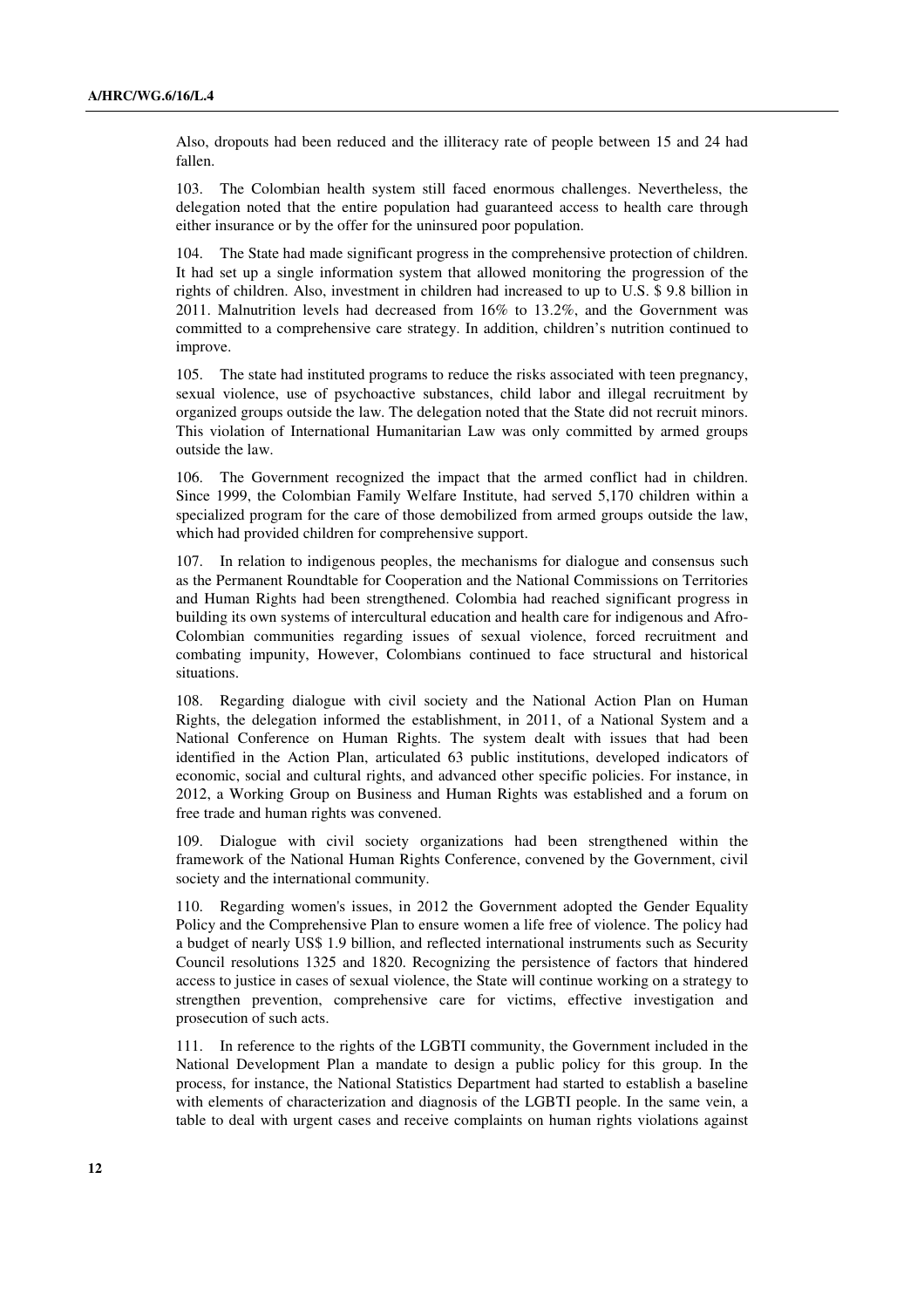members of the LGBTI community had been established in 2011. This mechanism has so far received more than 100 cases.

112. The delegation also highlighted actions taken by the Government on the question of forced disappearances. The relevant institutions in Colombia had obtained some results identifying and finding disappeared persons. During the first year of the current administration almost 10,000 human remains had been identified. In 2010 the Government had created a genetic data bank under the authority of the Attorney General.

113. In concluding, the delegation stated that the questions and recommendations received were fundamental to improve the human rights situation, reach peace, overcome hate and seeking forgiveness and reconciliation. The Vice-President highlighted those recommendations requesting the respect of trade unions as institutions of democracy, the advance of social dialogue and the end of employment intermediation. The Government shared the concerns expressed by some countries in the areas of corporate social responsibility, the situation of boys, girls and women, discrimination against ethnic and other minorities.

114. The Vice-President announced that at the moment of the adoption of the report of the 2<sup>nd</sup> review of Colombia by the Working Group, the delegation would have ready written answers to the questions received during the interactive dialogue as well as the Government's position on recommendations.

## **II. Conclusions and/or recommendations**

115. **The Recommendations listed below have been examined by Colombia and enjoy the support of Colombia. Colombia submitted its views on these recommendations. These views are included in an addendum to the report of the Working Group (A/HRC/24/6/Add.1):**

115.1. **Ratify Implement the recommendations made by the United Nations Special Representative of the Secretary General on Sexual Violence in Conflict, during her visit to Colombia in May 2012 (Sweden);** 

115.2. **Develop and implement a comprehensive and interdisciplinary action plan aimed at combating violence against women, in consultation with victims and women organizations, and based on the recommendations made by the United Nations and the Inter-American human rights system (Belgium);** 

115.3. **Follow-up and implement effectively the recommendations of the SRSG in sexual violence in conflict (Austria);** 

115.4. **Provide additional resources to its anti-trafficking in persons programmes (Philippines);** 

115.5. **Take the necessary measures to ensure that the legislative development and the practical application of the reform of the Military Criminal Jurisdiction does not generate impunity, but rather helps to reduce it drastically regarding the human rights violations committed by Public Forces (Spain);** 

115.6. **Take concrete actions in the elaboration of regulatory laws of the constitutional reform to ensure that victim's rights are guaranteed, that military courts have a restrictive and exceptional scope, and that alleged human rights crimes, such as extrajudicial killings, in no case will be addressed by military courts (Sweden)**.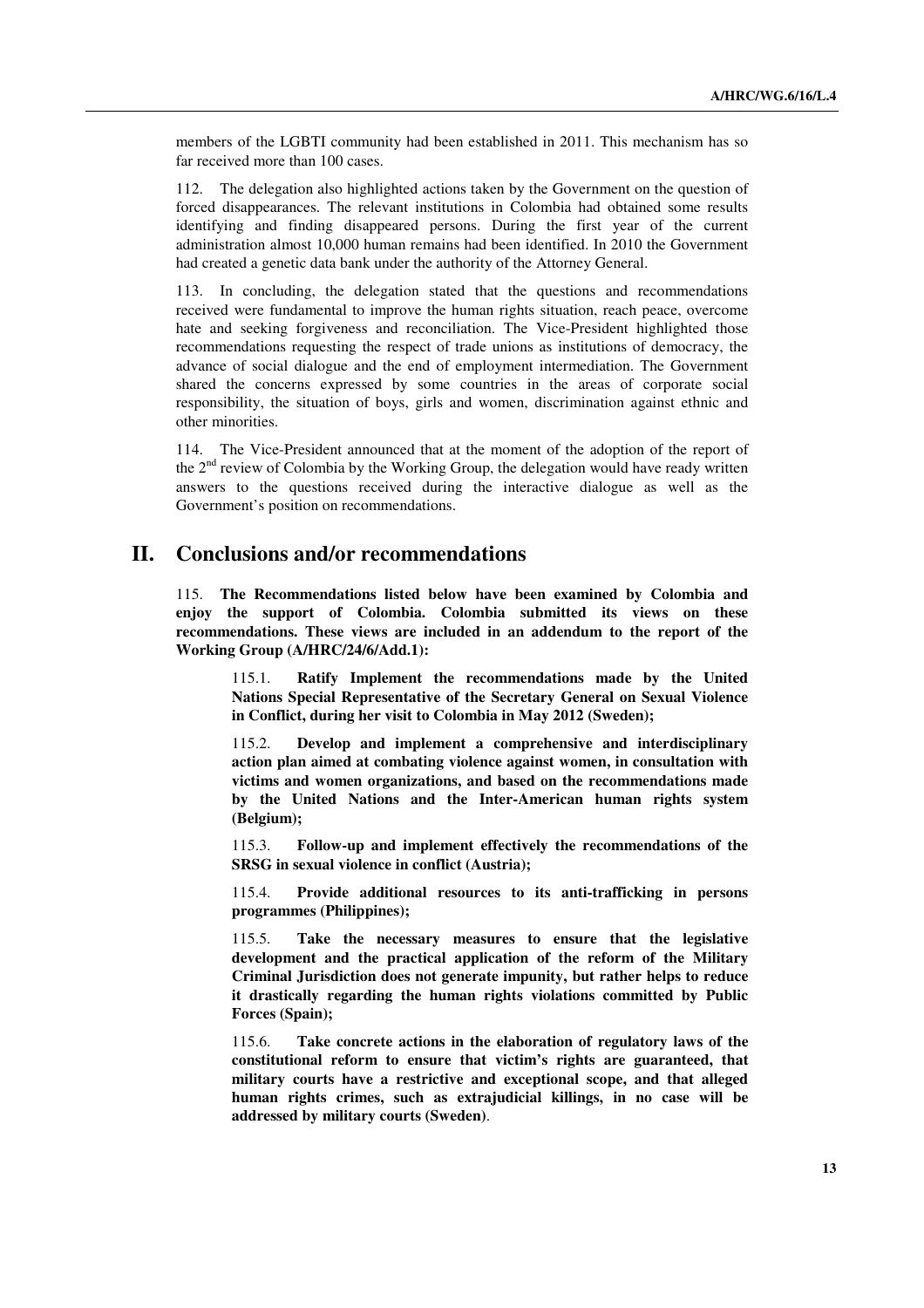116. **The following recommendations enjoy the support of Colombia which considers that they are already implemented or in the process of implementation. Colombia submitted its views on these recommendations. These views are included in an addendum to the report of the Working Group (A/HRC/24/6/Add.1):** 

116.1. **Become a party of the international instruments of protection and promotion of human rights still pending of ratification, as appropriate, such as the 1961 United Nations Convention on the Reduction of Statelessness (Ecuador);<sup>1</sup>**

116.2. **Share good practices in mechanisms for follow-up and monitoring of human rights obligations accepted by the State (Cuba);** 

116.3. **Continue to implement an early warning system, within the framework of the work of the Ombudsman's Office, in order to prevent different human rights violations (Serbia);** 

116.4. **Continue its effort to strengthen its institutional capacity and legislative framework to combat violent crimes and maintain law and order to ensure the enjoyment of human rights by its people (Singapore);** 

116.5. **Develop, at the regional level, the State's institutions in charge of the reconstruction of historical memory of violations of human rights committed during the armed conflict (Switzerland);** 

116.6. **Continue providing spaces for dialogue between civil society and the State to discuss human rights issues, such as the National Round table on Safeguards (Dominican Republic);** 

116.7. **Move forward in implementing the National Human Rights System, with a view to ensuring greater consistency and comprehensive State actions in the area of human rights (Dominican Republic);** 

116.8. **Continue to work with the National Human Rights System, to achieve greater compliance with international commitments, incorporating a differentiated approach to sectoral policies (Bolivia (Plurinational State of);** 

116.9. **Continue efforts through dialogue with the Revolutionary Armed Forces of Colombia to reach an agreement to end the armed conflict (Pakistan);** 

116.10. **Continue working towards peace through dialogue (Cuba);** 

116.11. **Activate a negotiating process for a peaceful settlement (Russian Federation);** 

116.12. **Continue its work to strengthen the rule of law and its efforts within the peace process between the Government and the FARC (Costa Rica);** 

116.13. **Continue moving forward with a view to achieving peace through a dialogue (Dominican Republic);** 

116.14. **Continue with negotiations to end the conflict and to build a stable and lasting peace (Guatemala);** 

 $1$  The recommendation as read during the interactive dialogue: Become a party of the international instruments of protection and promotion of human rights still pending of ratification, such as the 1961 United Nations Convention on the Reduction of Statelessness.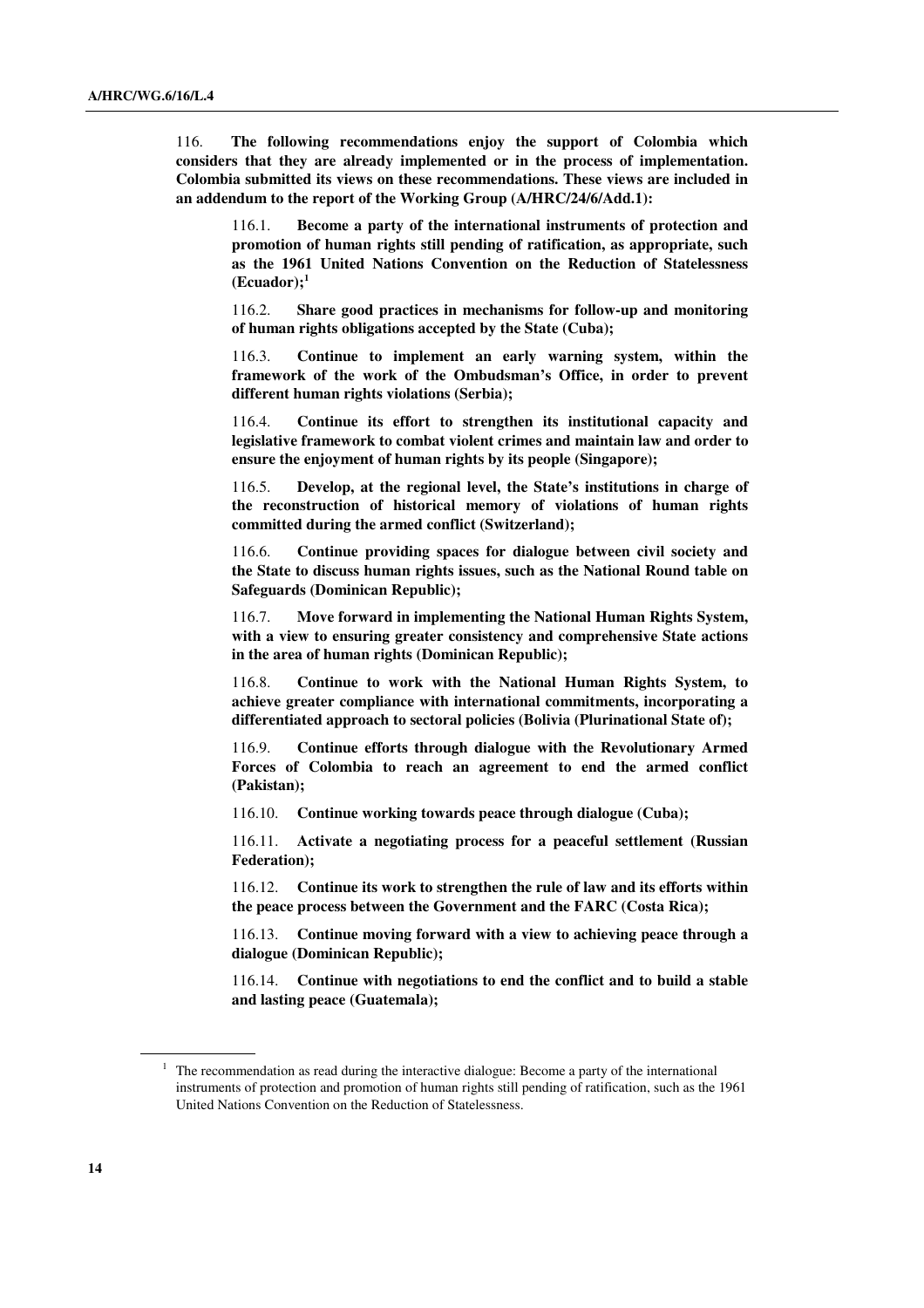116.15. **Continue its efforts in consolidating peace as well as efforts to achieve social inclusion and reconciliation through the implementation of its National Development Plan for 2010-2014 "Prosperity for All" (Malaysia);** 

116.16. **Make every possible effort to promote social integration of the past participants in illegal armed groups (Russian Federation);** 

116.17. **Implement the Victims and Land Restitution Law with justice and verify that it becomes part of an integral policy of development, so that it contributes to a sustainable and dignified quality of life for the victims (Panama);** 

116.18. **Continue implementing the Victims and Land Restitution Law (Dominican Republic, Serbia);** 

116.19. **Strengthen relevant institutions in order to take more effective measures at the national, regional and local level to guarantee the protection of persons involved in land restitution procedures, in particular the claimants, their counsel, the relevant officials and human rights defenders (Switzerland);** 

116.20. **Improve measures to protect applicants, particularly those from rural areas, in order to strengthen the land restitution process (Australia);** 

116.21. **Take all necessary steps to enhance the effectiveness of the Protection Programme, including through speedy risk assessment studies and implementation of approved schemes, clear criteria for defining risk, collective protection measures and the inclusion of family members in the scheme (Ireland);** 

116.22. **Identify plans of action for the enforcement of the Victims and Land Restitution Law (Holy See);** 

116.23. **Consider the possibility of adopting further measures for the integral attention and reparation of victims and land restitution, aiming to attend and redress the victims of violence (Bolivia);** 

116.24. **Give continuity to efforts undertaken to implement measures of care, assistance and comprehensive reparation to the victims of the internal armed conflict (Brazil);** 

116.25. **Provide to Colombian refugees the opportunity to present their request for reparation at the moment of their voluntary repatriation, if it is the case, so that they can benefit from the Victims and Land Restitution Law (Panama);** 

116.26. **Consider designing operative mechanisms to ensure that boys, girls and adolescents who are victims of the armed conflict be a priority in programmes to restore their rights and reparation programmes, taking into account the right to family reunification, health, education and psychosocial care (Uruguay);** 

116.27. **Increase its efforts on socio-economic reform and strengthen the law enforcement system toward enhancing national reconciliation, combating violence, illegal armed groups and maintaining public order (Viet Nam);** 

116.28. **Redouble on-going efforts to improve the quality of life of the most vulnerable groups, in particular indigenous peoples and people of African descent (Peru);**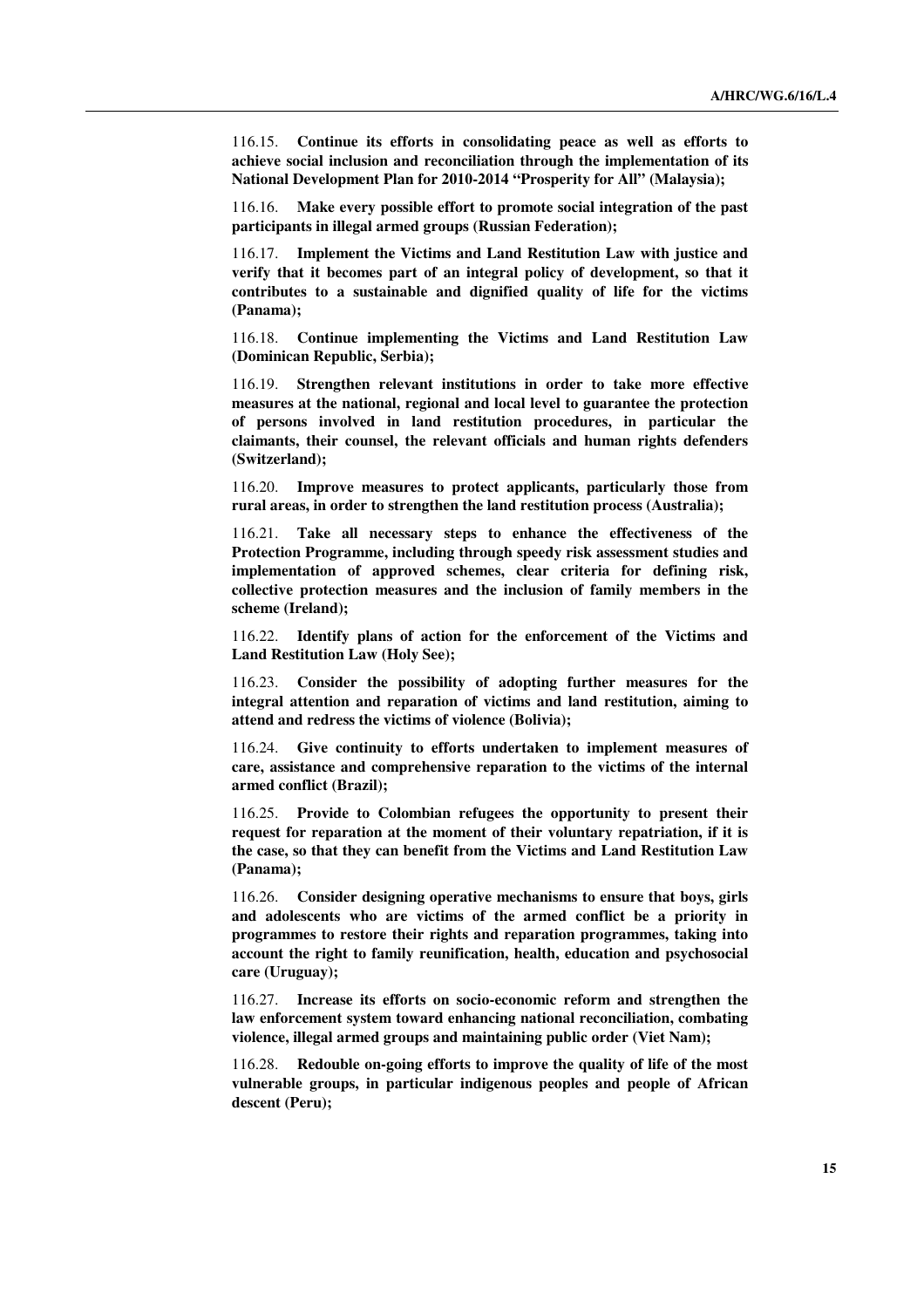116.29. **Adopt all necessary measures in order to ensure full protection of the children and the enjoyment of all rights by the children of Colombia (Romania);** 

116.30. **Increase efforts to apply the existing legislation to prevent separation of boys and girls from their family environment due to the economic conditions of the family, through training programmes, information and awareness-raising campaigns (Uruguay);** 

116.31. **Continue its policy in favour of children, in particular the fight already initiated by the Government against child labour (Burundi);** 

116.32. **Put in place a national strategy in the area of public security (Niger);** 

116.33. **Take comprehensive measures to increase the level of public security in the country (Russian Federation);** 

116.34. **Work toward strengthening security to allow a harmonious development of the country (Congo);** 

116.35. **Consolidate current policies for the preventive risk management of violations to the right to life, to liberty, integrity and personal security (Bolivia (Plurinational State of));** 

116.36. **Continue its efforts to introduce a human rights perspective in business and trade (Philippines);** 

116.37. **Continue to incorporate economic, social and cultural rights in the national strategy to combat drug trafficking (Egypt);** 

116.38. **Extend an invitation to the Special Rapporteur on violence against women, its causes and consequences (Brazil);** 

116.39. **Invite the Special Rapporteur on violence against women, and develop, in consultation with civil society, a comprehensive plan of action to address sexual violence (Hungary);** 

116.40. **Continue undertaking effective actions for the protection and promotion of the rights of women in the country (Azerbaijan);** 

116.41. **Continue making efforts to reduce the gap in female participation in the labour market, in the context of the National Policy on Gender Equality (Chile);** 

116.42. **Intensify efforts to guarantee gender equality and to empower women, including by developing its national policy on gender equality and by continuing the work currently underway in the Intersectoral Commission to Eradicate Violence against women and the Legal Commission on Equity for Women in Congress (Nigeria);** 

116.43. **Consider the possibility of enhancing the necessary measures for the protection and integration of the LGBT population (Argentina);** 

116.44. **Intensify the Government presence in the rural areas whose communities are victims of abuses, such as forced displacement, as well as target of violence perpetrated by criminal organizations (Italy);** 

116.45. **Continue taking assertive measures in combating organized crime and criminal gangs with a view to protecting the civilian population (Malaysia);**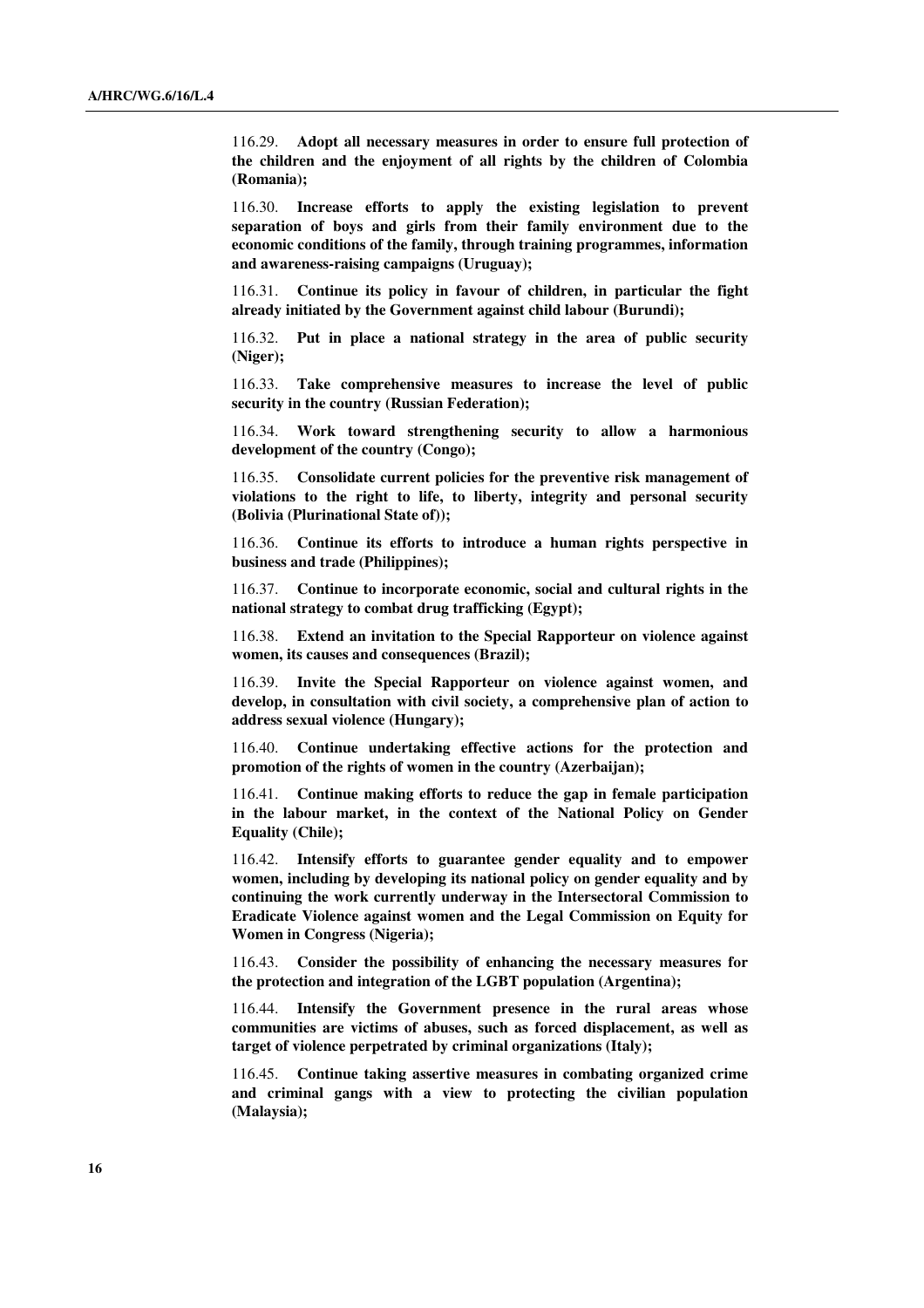116.46. **Take necessary steps to incorporate elements of human rights education in the training of law enforcement agencies (Pakistan);** 

116.47. **Continue implementing its National strategy in favour of children with particular attention to children victims of landmines as well as to pursue its efforts in preventing the involvement of children in armed conflicts (Algeria);** 

116.48. **Enhance the protection for children, including by improving the investigation, prosecution and prevention of violence against children (Cyprus);** 

116.49. **Develop a comprehensive plan of action to address violence against women on the basis of the repeated recommendations made by the United Nations and the Inter-American human rights system (Kyrgyzstan);** 

116.50. **Continue to prioritise policies aimed at promoting the enjoyment of women's rights and prevention of sexual violence (South Africa);** 

116.51. **Consider developing and implementing a comprehensive plan of action to further the women's rights, including measures to combat violence against women (Indonesia);** 

116.52. **Step up efforts to prevent sexual violence against women and children and strengthen measures for the rehabilitation of boys and girls affected by armed conflicts (Paraguay);** 

116.53. **Strengthen its efforts in the fight to eliminate violence against women and children (Senegal);** 

116.54. **Increase efforts in addressing violence against women, including a provision of access to justice and medical care for victims as well as their social reintegration, in particular within the context of the armed conflict (Slovakia);** 

116.55. **Elaborate and apply in an effective manner an exhaustive and interdisciplinary action plan to address violence against women (Spain);** 

116.56. **Continue to work constructively to implement the laws, decrees and resolutions that have been approved to combat violence against women and girls and to guarantee access to justice for victims of sexual violence (Canada);** 

116.57. **Guarantee access to justice for victims of sexual violence by ensuring the effective implementation of laws on the protection of women (France);** 

116.58. **Redouble efforts against trafficking in persons, in particular through the adoption of the new National Strategy 2013-2018 (Peru);** 

116.59. **Continue to combat human trafficking, in particular of women, boys and girls and continue strengthening its programs to prevent trafficking, in accordance with the National Integrated Strategy to Combat Human Trafficking (State of Palestine);** 

116.60. **Strengthen its human trafficking prevention programmes in its new National Strategy to Combat Trafficking in Persons (Trinidad y Tobago);** 

116.61. **Strengthen the trafficking prevention programmes under the national strategy to combat human trafficking 2007-2012, with particular attention to children from disadvantaged groups (Egypt);**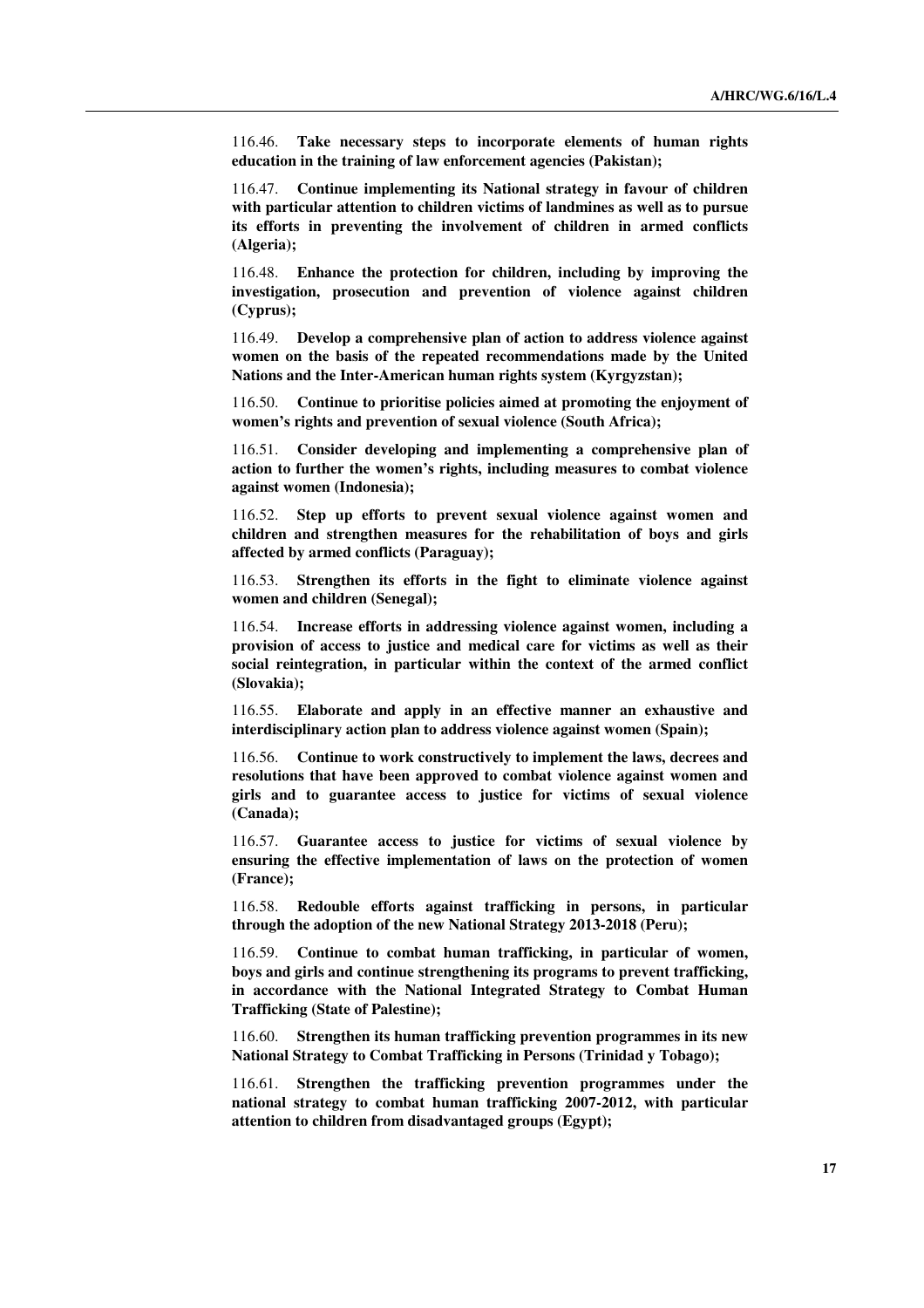116.62. **Continue its work in combating trafficking in persons, with particular attention given to children and disadvantaged groups, as envisaged in its future plan of National Strategy on trafficking prevention (Cambodia);** 

116.63. **Continue specially its efforts to combat human trafficking (Honduras);** 

116.64. **Consider strengthening the comprehensive policy in the National Strategy to Combat Trafficking in Persons, including preventive measures (Indonesia);** 

116.65. **Strengthen its trafficking prevention programme under the National Strategy to Combat Human Trafficking 2007-2012, with particular attention to children and women (Kyrgyzstan);** 

116.66. **Continue its efforts to fight trafficking in persons within the framework of its Comprehensive National Strategy to Combat Trafficking in Persons. In this regard, we urged the Government of Colombia to continue to work towards finalizing and adopting its National Strategy 2013-2018 (Nigeria);** 

116.67. **Strengthen the judiciary in order to guarantee its investigation and prosecution capacity so as to ensure access to justice for all citizens, in particular victims of sexual violence (Switzerland);** 

116.68. **Continue to fight impunity and promote the respect of human rights by improving the judiciary (Gabon);** 

116.69. **Ensure that its military justice system is fully compliant with international human rights law, and that all allegations of human rights abuses by military personnel are investigated promptly and effectively. (United Kingdom of Great Britain and Northern Ireland);** 

116.70. **Guarantee independence of justice, equality before the law and supervision of military jurisdictions to fight impunity of crimes committed during the conflict, particularly extrajudicial killings (France);** 

116.71. **Uphold commitments to prevent impunity for human rights violations (United Sates of America);** 

116.72. **Continue its efforts to combat impunity for serious human rights violations (Argentina);** 

116.73. **Ensure appropriate protection of human rights defenders operating in the country, recognising the legitimacy of their work, including full and impartial investigations and prosecutions into all alleged human rights violations committed against them (Slovakia);** 

116.74. **Reinforce measures for the protection of human rights defenders (Slovenia);** 

116.75. **Increase efforts to investigate and prosecute those responsible for threats or violence against human rights defenders, trade unionists, community leaders and journalists (United Kingdom of Great Britain and Northern Ireland);** 

116.76. **Promptly investigate and prosecute perpetrators of threats, extortion, and attacks on human rights defenders, vulnerable individuals, unionists, and potential beneficiaries of the Victims' Law (United States of America);**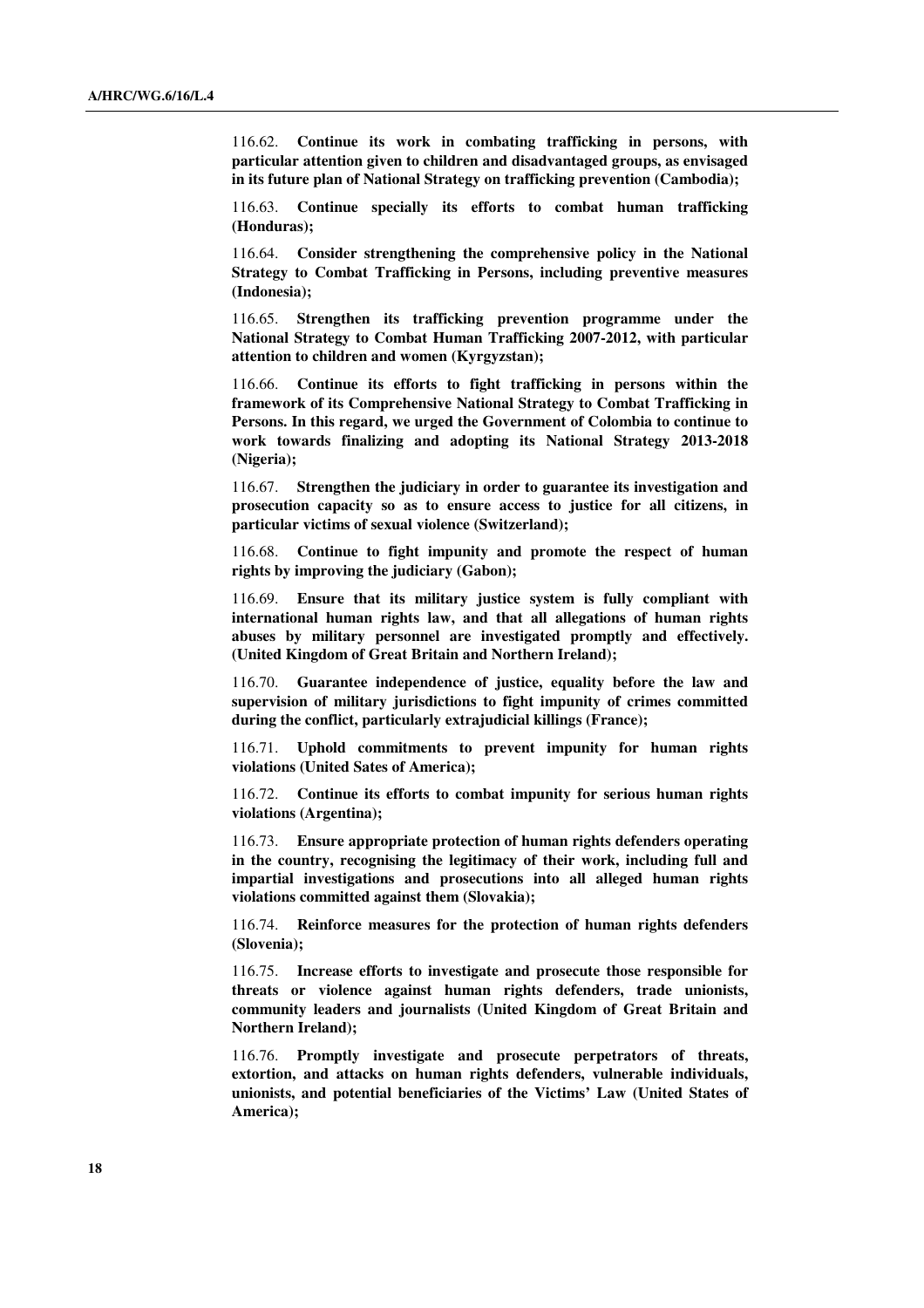116.77. **Ensure that judicial authorities carry out thorough and impartial investigations regarding acts of violence against human rights defenders (Belgium);** 

116.78. **Take further steps to prevent incidents of violence against all of its people, including targeted groups such as community leaders, journalists, and land claimants by improving current protection and prevention programmes, introducing education campaigns, and ensuring effective intervention and investigation by law enforcement officials (Canada);** 

116.79. **Ensure that the relatives of victims of enforced disappearances, their representatives, and those who report enforced disappearances will not be subject to attacks and persecution (Czech Republic);** 

116.80. **Take all the necessary measures in order to protect human rights defenders against threats and attacks, and ensure that the perpetrators of such acts are brought to justice (France);** 

116.81. **Ensure that human rights defenders in rural areas are equally and effectively protected also in view of the existing challenges of the implementation of the Victims and Land Restitution Law (Germany);** 

116.82. **Enact legislation recognizing the legitimate work of human rights defenders and ensuring their life, security and integrity, and conduct prompt, impartial and effective investigations into allegations of threats, attacks and violence against them (Hungary);** 

116.83. **Enforce the legislative efforts regarding the security of human rights defenders, with a view to effectively implementing measures and programmes (Netherlands);** 

116.84. **Further strengthen its protection measures to remediate the attacks against trade unionists (Norway);** 

116.85. **Improve the access to the National Protection Unit and its impact in rural areas, and take new steps to protect human rights defenders, journalists, indigenous leaders and people involved in land restitution processes (Norway);** 

116.86. **Strengthen actions and programmes of the national government to make the Colombian society more equal and free from poverty (Cuba);** 

116.87. **Continue to implement, in cooperation with relevant UN agencies, policies and programmes to reduce poverty and improve the well-being of its people (Singapore);** 

116.88. **Continue advancing in the reduction of poverty and inequality (Spain);** 

116.89. **Continue its measures for the overall alleviation of poverty in the country (Azerbaijan);** 

116.90. **Continue consolidating its successful plans for the reduction of poverty, extreme poverty and its combat against social exclusion (Venezuela (Bolivarian Republic of));** 

116.91. **Allocate resources and accelerate national programmes on job creation, poverty reduction, decent housing, land restitution, gender equality and improvement of education and health care services (Viet Nam);**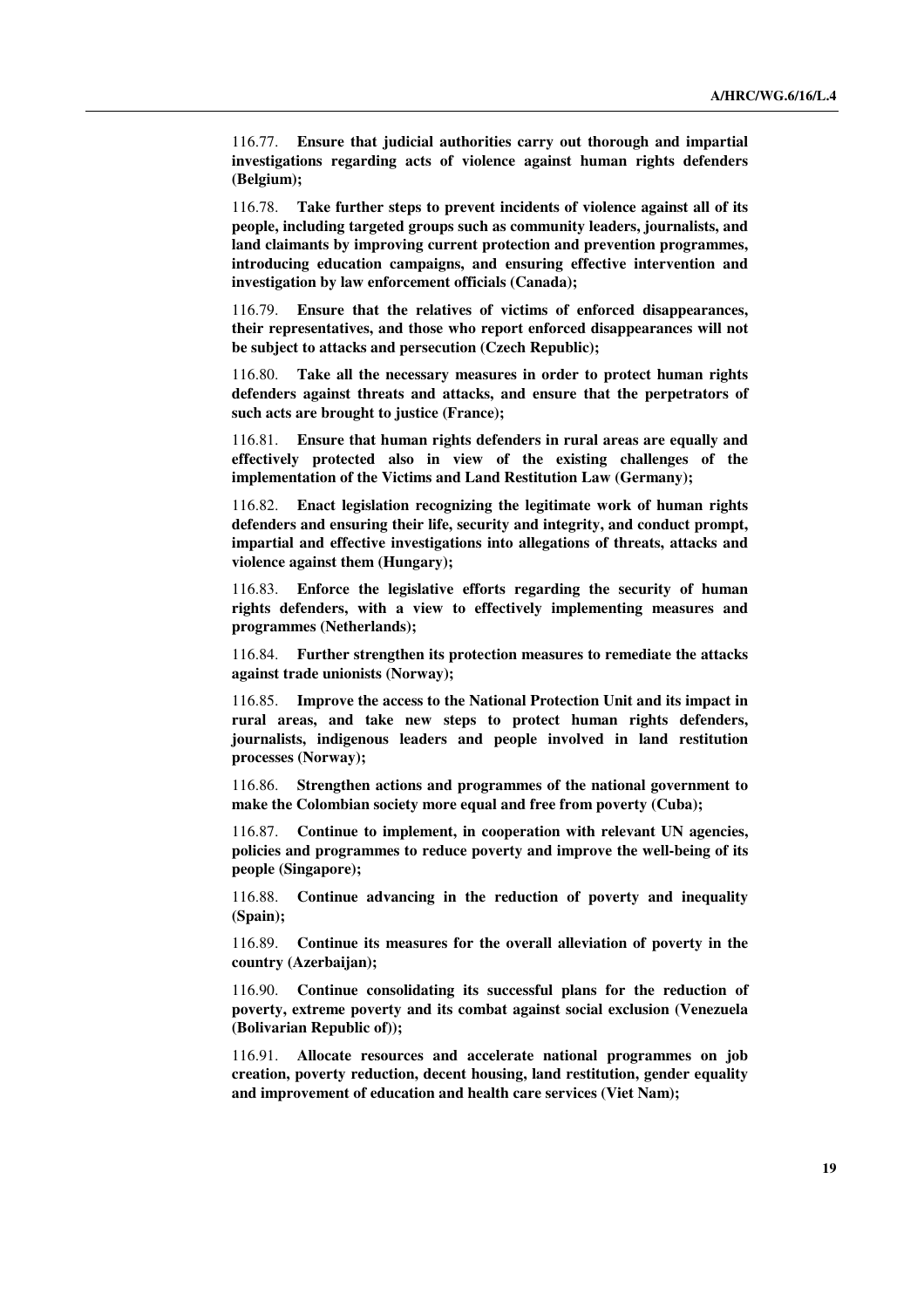116.92. **Continue to further address the social inequality that remains one of the challenges in the country (Cambodia);** 

116.93. **Strengthen the measures regarding education and reduction of poverty of minority populations (Congo);** 

116.94. **Further promote economic and social rights of minorities and vulnerable groups (Niger);** 

116.95. **Continue working for the comprehensive application of its National Policy of Food and Nutritional Security, promoting the generation of selfconsumption food (Bolivia (Plurinational State of));** 

116.96. **Strengthen the enforcement of labour laws, especially by increasing training for labour inspectors to enable more thorough investigations of alleged violations, and ensuring timely collection of fines (United States of America);** 

116.97. **Adopt further measures to reduce maternal morbidity and infant mortality (Sri Lanka);** 

116.98. **Take steps to ensure that health providers and medical professionals act in full conformity with the Constitutional Court ruling decriminalizing abortion in certain circumstances (New Zealand);** 

116.99. **Intensify its efforts aimed at providing access of all children to free and compulsory primary education (Poland);** 

116.100. **Further strengthen efforts to combat discrimination in education (Sri Lanka);** 

116.101. **Continue adopting new measures to combat discrimination in education and to protect minority groups (State of Palestine);** 

116.102. **Continue prioritizing education opportunities for the largest possible proportions of rural inhabitants and vulnerable populations (Azerbaijan);** 

116.103. **Ensure access of all children to free and compulsory primary education and accede to the UNESCO Convention against Discrimination in Education (Czech Republic);** 

116.104. **Further strengthen its efforts in promoting the rights of persons with disabilities and to ensure their integration in the society (Algeria);** 

116.105. **Maximize, through consultation mechanisms, the participation of indigenous peoples in the determination of the public policies that affect them (Peru);** 

116.106. **Introduce stronger measures to protect indigenous peoples and Afro-Colombians from attacks by armed groups and take measures to guarantee their rights (Republic of Korea);** 

116.107. **Continue its actions in favour of the improvement of conditions of life of indigenous peoples (Senegal);** 

116.108. **Continue to implement in a comprehensive manner economic and social development to further improve the living standards of its people and reduce poverty and illiteracy (China);** 

116.109. **Continue to develop and expand programmes for the protection of indigenous peoples (Egypt);**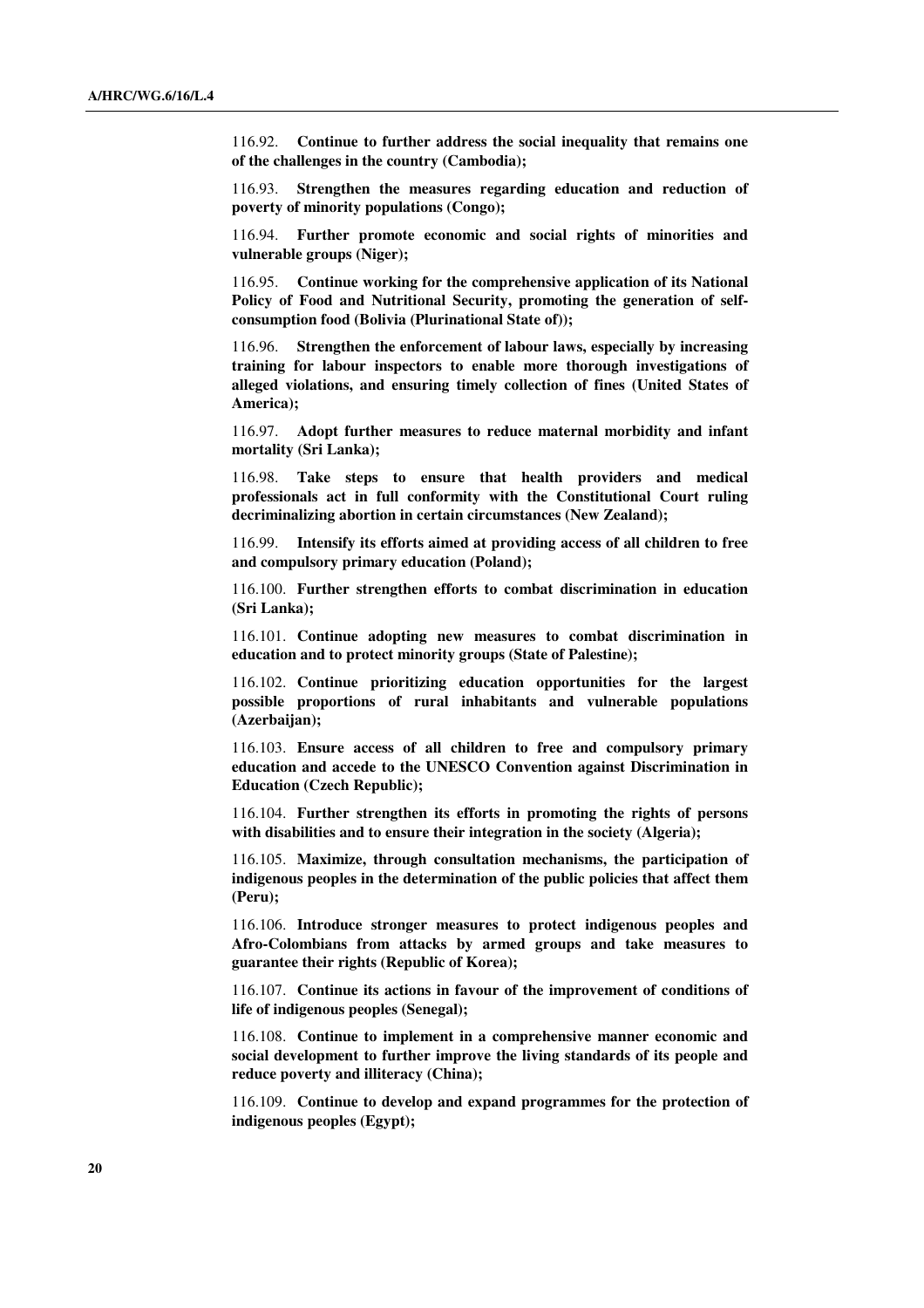116.110. **Ensure that the legislation regarding the rights of minorities and indigenous people continue to be fully implemented, paying special attention to the protection of those people most vulnerable to threats and violence, such as human rights defenders (Italy);** 

116.111. **Take all necessary measures to ensure the full and sustainable protection of indigenous peoples and peoples of African descent, in terms of both physical security and land rights (New Zealand);** 

116.112. **Provide demobilized children with assistance and penalize those responsible for their recruitment (Poland);** 

116.113. **Investigate thoroughly all cases of illegal recruitment of children in armed groups and bring the perpetrators to justice (Austria);** 

116.114. **Continue to take effective measures to ensure that recovery, rehabilitation, and reintegration of child soldiers (Austria);** 

116.115. **Revise and strengthen the mechanisms of social integration and reparation for demobilized child soldiers, in the framework of the Victims' Law (Belgium);** 

116.116. **Continue to provide assistance to demobilized children, independently of the illegal armed group they may have belonged to, along the lines suggested by the Secretary-General (Chile);** 

116.117. **Intensify its efforts to counter the widespread practice of forced recruitment of children by non-state armed groups, and ensure that all demobilized children are given protection, reintegration and rehabilitation assistance (Hungary);** 

116.118. **Take further measures to strengthen the judicial system and to increase accountability for human rights violations, including by ensuring the investigation and prosecution of these crimes (Canada);** 

116.119. **Protect the right to property of the land of the indigenous and traditional peasant communities to prevent the dispossession of land suitable for agriculture in the present context of economic and social development (Mexico);** 

116.120. **Continue with the policy of universal coverage of education to reach the rural areas (Gabon)**.

117. **The following recommendations were noted by Colombia for further consideration of national authorities. Colombia submitted its views on these recommendations. These views are included in an addendum to the report of the Working Group (A/HRC/24/6/Add.1):** 

117.1 **Consider Establish, in the near future, the Truth Commission to facilitate the justice and peace within the country (Trinidad y Tobago);** 

117.2. **Include women and gender advisors as part of the team of main negotiators and develop a National Plan of Action for the implementation of Security Council resolution 1325 (Portugal);** 

117.3. **Maintain and strengthen its political support and financial cooperation for the operations of the Office of the United Nations High Commissioner for Refugees, for the implementation of social projects in favour of Colombian refugees (Ecuador);**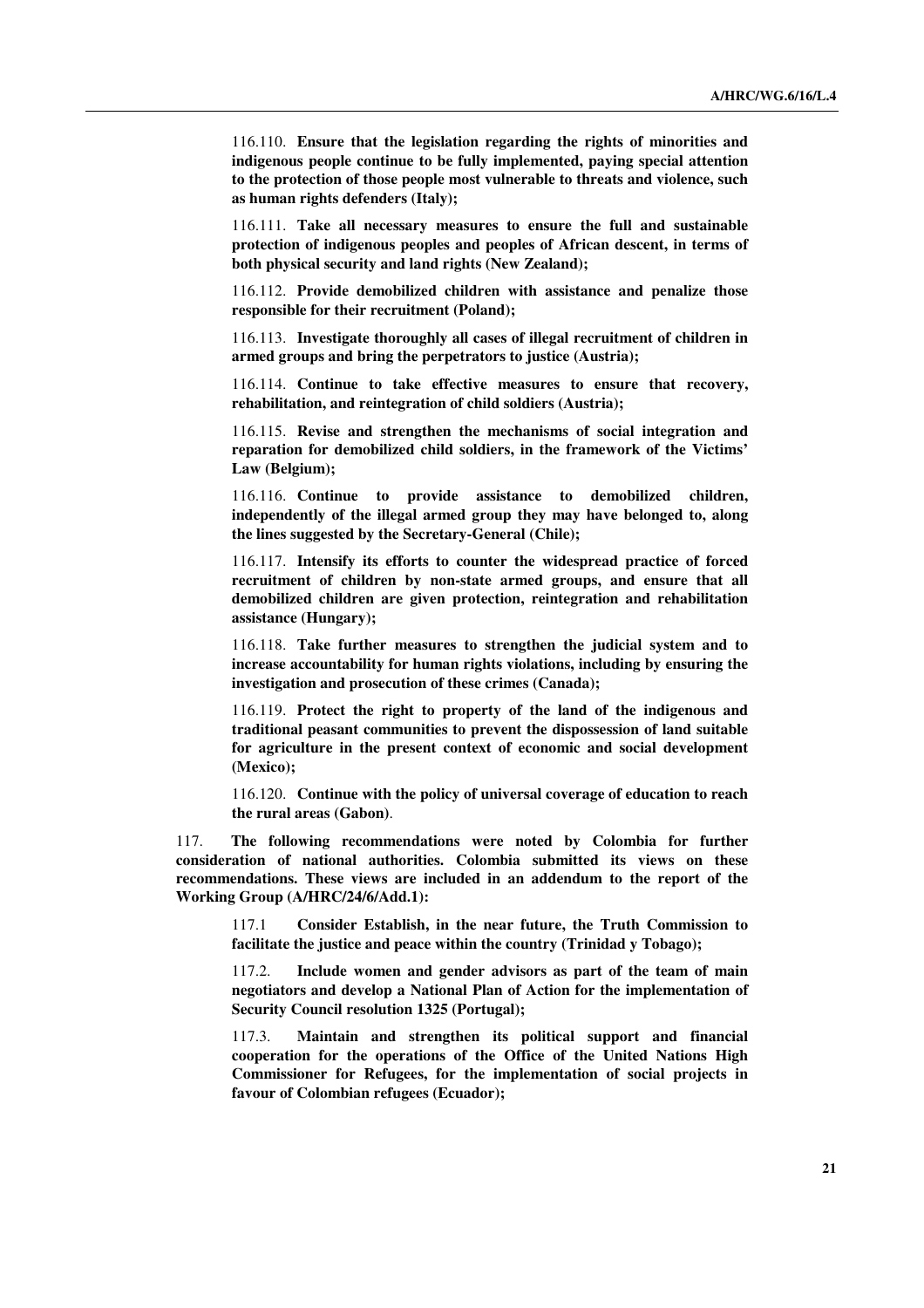117.4. **Further recognize the rights of same-sex couples by legalizing samesex marriage and adoption (Iceland);** 

117.5. **In order to combat impunity, support the bill before Congress "to guarantee access to justice for victims of sexual violence, especially sexual violence in the context of armed conflict" (Finland);** 

117.6. **Ensure the effective implementation of Order 092 of the Constitutional Court, which referred 183 cases of sexual violence against women to the Attorney-General's Office, the incorporation of Law 1257 on violence against women into the Criminal Code, and create an interinstitutional system for monitoring of the implementation of UN Security Council 1325 (Ireland);** 

117.7. **Ensure that the application of the legislation on military jurisdiction, as well as the conduct of the peace between the Government and FARC, be consistent with the goal of the fight against impunity (Italy);** 

117.8. **Take further measures to ensure that the military justice system does no claim jurisdiction in human rights cases involving members of security forces (Portugal).** 

118. **The following recommendations did not enjoy the support of Colombia. Colombia submitted its views on these recommendations. These views are included in an addendum to the report of the Working Group (A/HRC/24/6/Add.1):** 

118.1. **Ratify international human rights instruments to which Colombia is not yet a party (Niger);** 

118.2. **Consider ratifying the Optional Protocol to the Convention against Torture (Peru); Ratify the Optional Protocol to the Convention against Torture (Mexico, Philippines, Slovenia, Turkey); Become a party to the Optional Protocol to the Convention against Torture (Montenegro); Consider the possibility of acceding to the Optional Protocol of the Convention against Torture with a view to strengthening preventive activities (Uruguay);** 

118.3. **Ratify the Optional Protocol to the Convention against Torture and establish a national mechanism for visits to places of detention (Costa Rica);** 

118.4. **Accede to OP-CAT and establish the national preventive mechanism accordingly (Czech Republic);** 

118.5. **Conclude rapidly the process of ratification of the Optional Protocol to the Convention against Torture, as well as the process of harmonization of its national legislation with the provisions of the Rome Statute (Tunisia);** 

118.6. **Ratify the Optional Protocol to the Convention against Torture and the Optional Protocol to the Convention on the Rights of Persons with Disabilities (Guatemala);** 

118.7. **Consider signing and ratifying the new Optional Protocol to the CRC on a communications procedure (Slovakia);** 

118.8. **Sign and ratify the Optional Protocol to the International Covenant on Economic, Social and Cultural Rights (Portugal);**

118.9. **Become a party to the Optional Protocol to the International Covenant on Economic, Social and Cultural Rights (Montenegro);**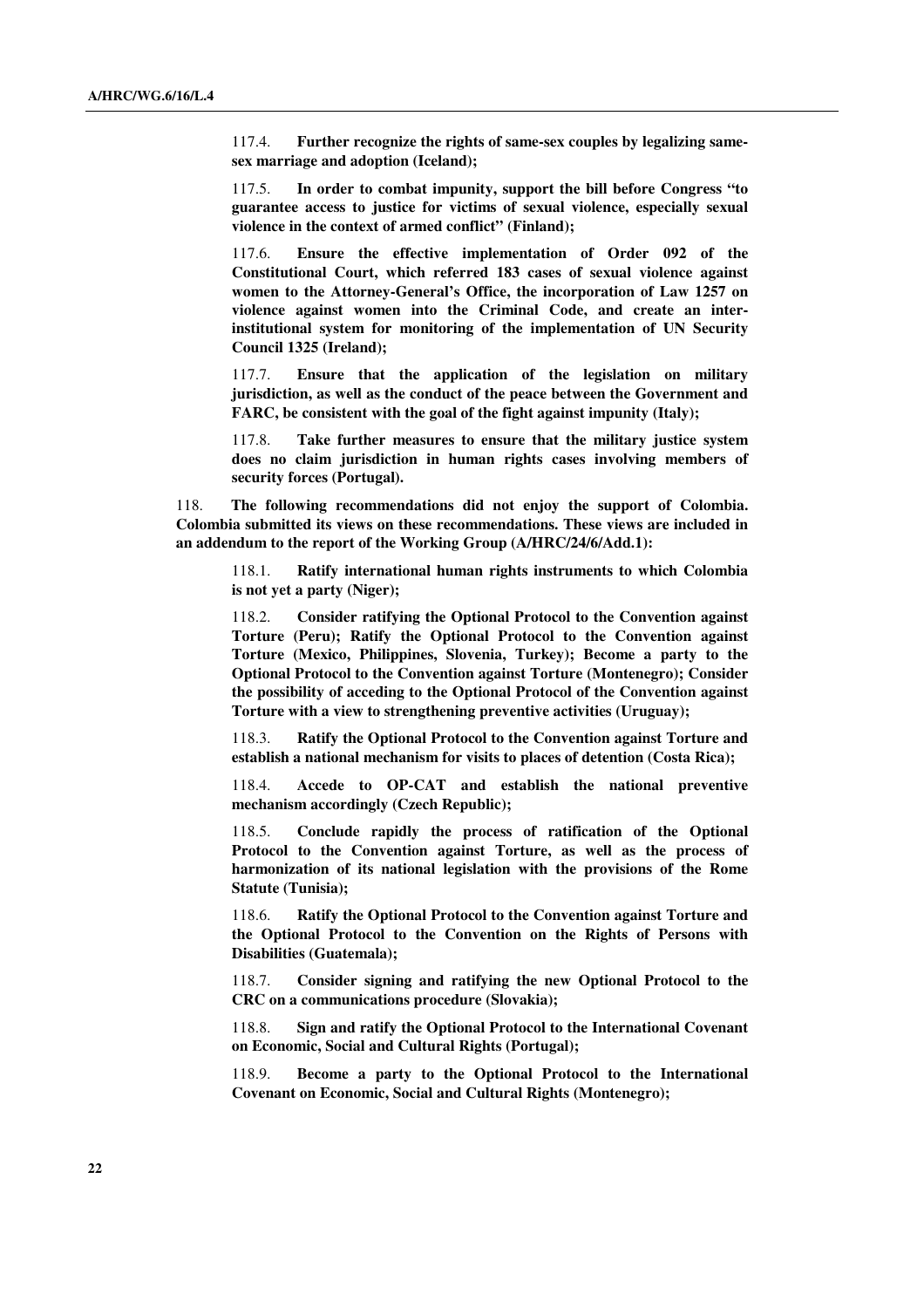118.10. **Consider ratifying the Optional Protocol to the Convention on the Rights of the Child on a communications procedure, to ensure that the child's voice and needs are heard and protected (Thailand);**

118.11. **Become a party to the third Optional Protocol to the Convention on the Rights of the Child (Montenegro);** 

118.12. **Ratify the Optional Protocol to the Convention on the Rights of the Child on a communications procedure (Germany);** 

118.13. **Consider the possibility of recognizing the competence of the Committee on Enforced Disappearances to receive and examine communications – from or in favour of victims – as well as from other State Parties (Uruguay);** 

118.14. **Amend the Criminal Code so that crimes against humanity and all war crimes are defined as crimes under national law (Finland);** 

118.15. **Tackle chronic lack of human and financial means especially those aiming at harmonizing the tasks of such diverse institutions as the National Unit of Protection, the police, the Attorney-General's Office and the courts (Netherlands);** 

118.16. **Adopt appropriate measures to address the expansion of illegal armed groups that have emerged after the demobilization of paramilitary organizations, paying particular attention to combating impunity, ensuring independence of judges and the judiciary system, and providing reparation for victims of such events (Thailand);** 

118.17. **Carry out its efforts to end the use or recruitment of children by armed groups or forces, particularly in cooperation with the United Nations (France);** 

118.18. **Review the bill and relevant legislative framework to ensure civilian courts hear cases related to violations of human rights (Australia);** 

118.19. **Take measures to limit the authority of military tribunals which are assuming the functions of civil justice (Russian Federation);** 

118.20. **Maintain the institution of the family and marriage as a conjugal union between a man and a woman based on free consent (Holy See);** 

118.21. **Implement fully the recommendations of the OHCHR field office as a mean to contribute to the improvement of the human rights situation on the ground (Austria);** 

118.22. **Take measures to address claims of continuing extrajudicial executions (Australia);** 

118.23. **Address how victims of sexual violence by illegal armed groups who are not considered parties to the conflict can access appropriate reparations (Australia);** 

118.24. **Take concrete and effective actions to implement the existing legal framework and to tackle the widespread impunity for crimes related to sexual violence (Sweden);** 

118.25. **Undertake effective measures to fight the widespread impunity and ensure that the reform of the military criminal justice does not lead to impunity in cases of human rights violations committed by security forces (Germany);**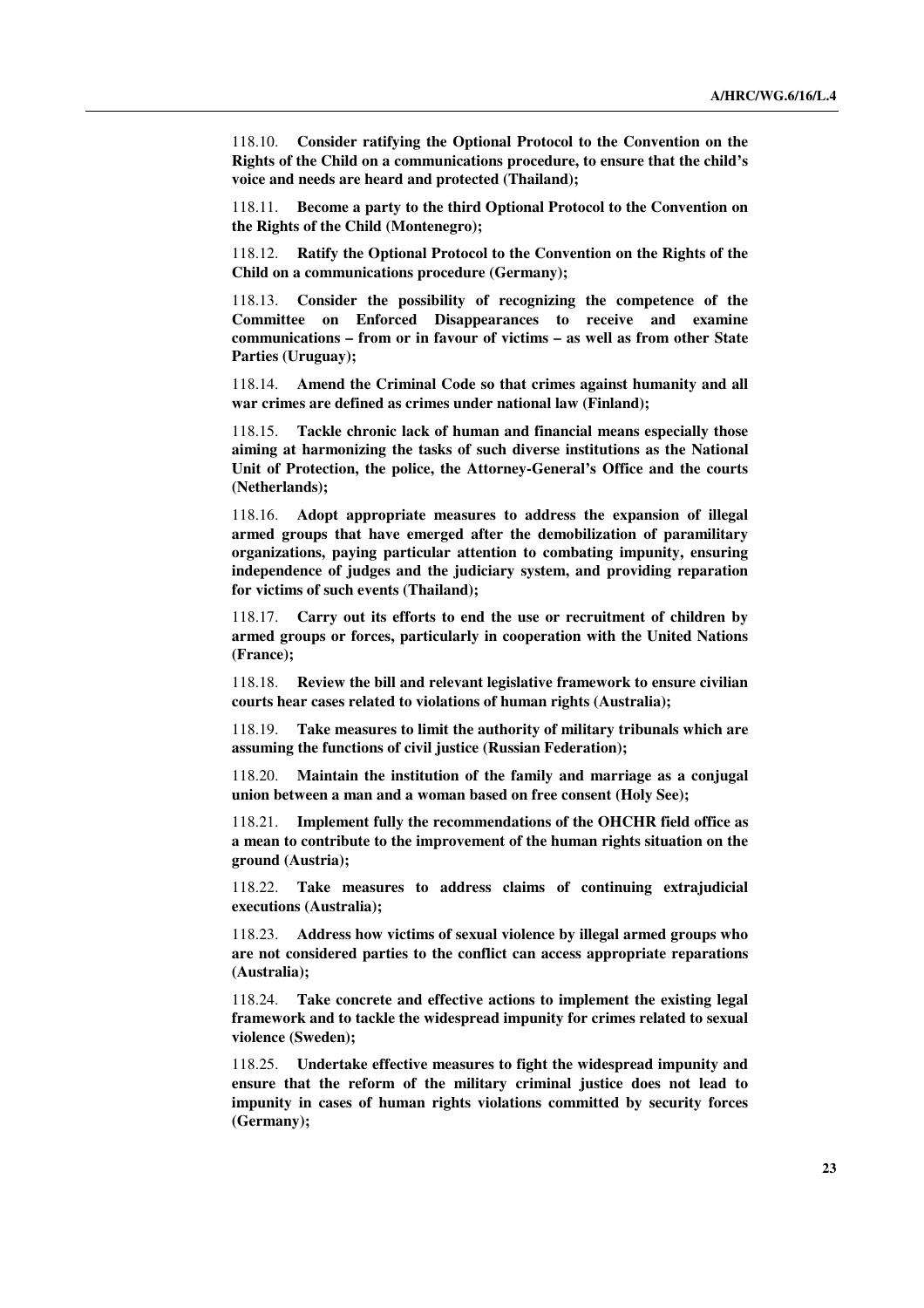118.26. **Reinforce its efforts to end impunity concerning serious human rights violations including those perpetrated by high ranking military officers as well as those related to sexual violence against women (Republic of Korea).** 

119. **All conclusions and/or recommendations contained in the present report reflect the position of the submitting State(s) and/or the State under review. They should not be construed as endorsed by the Working Group as a whole.**

## **III. Voluntary pledges and commitments**

120. Adopt all necessary measures to combat impunity in cases of human rights violations perpetrated by any person, including members of the security forces.

121. Advance in the design of a public policy on human rights education and culture encompassing all State agencies and the general public.

122. Continue with the implementation of the recommendations of the OHCHR's Office in Colombia, according to their pertinence to the national reality.

123. Continue to follow up the UPR in the framework of the National System for Human Rights and International Humanitarian Law.

124. Share with States that request it, the experiences of the National Human Rights System, the comprehensive monitoring system to international recommendations on human rights -SISREDH- and the monitoring mechanism of the Universal Periodic Review -UPR-, in the framework of international cooperation.

125. Strengthen mechanisms and policies to fight trafficking in persons within the context of the national strategy and reinforce measures to assist the needs of victims of this crime, including return, security, assistance and counselling. Also continue to carry out diplomatic efforts and technical cooperation initiatives with the aim of establishing or strengthening bilateral and regional mechanisms that address this transnational problem.

126. Continue advancing in the implementation of the national mechanism for visits to places of detention.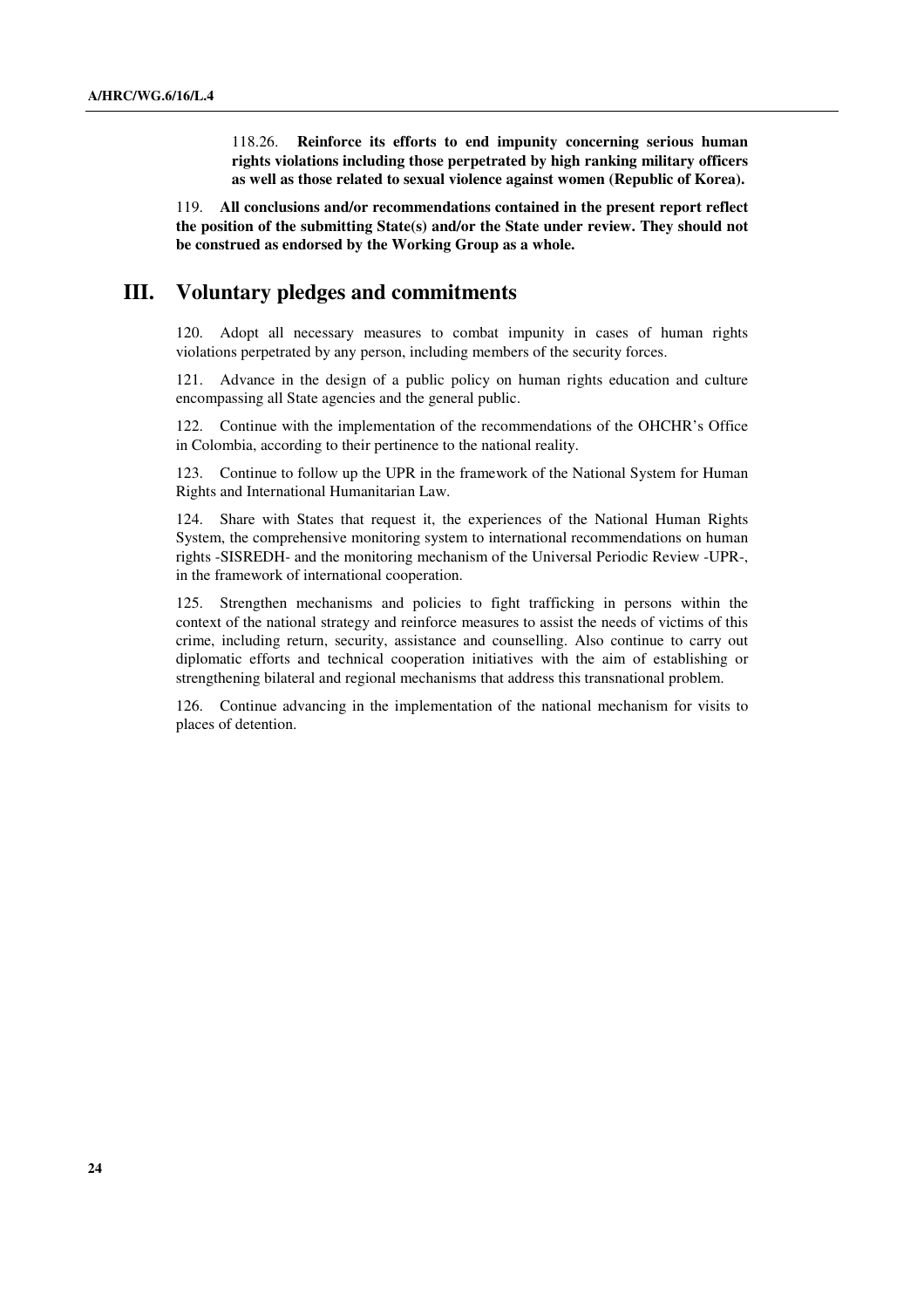# **Annex**

#### **Composition of the delegation**

The delegation of Colombia was headed by Vice-President Angelino Garzon and composed of the following members:

- Mr. Fernando CARRILLO, Minister of Interior;
- Mr. Jorge Enrique BEDOYA, Vice-Minister for International Affairs and Policies, Ministry of National defence;
- Mr. Miguel SAMPER STRAUSS, Vice-Minister of Justice;
- Mr. Fernando PERDOMO TORRES, Deputy Attorney General;
- Ms. Alma Viviana PEREZ, Director of the Presidential Program on Human Rights and International Humanitarian Law;
- Mr. Assad JATER, Director for Human Rights, Ministry of Foreign Affairs;
- Mr. Juan Carlos GOMEZ, Director for Human Rights, Ministry of National Defence;
- Mr. Andres VILLAMIZAR PACHON, Director of the National Unit of Protection;
- Ms. Maria Paulina RIVEROS, Director for Human Rights, Ministry of Interior;
- Mr. Gabriel MUJUY, Director of the Indigenous Program, Ministry of Interior;
- Ms. Adriana Maria GONZALEZ, Deputy Director General, Colombian Institute of Family Welfare;
- Ms. Ivonne MORENO HORTA, Deputy Director of the National Unit for Land Restitution;
- Mr. Claudio Galan PACHON, Director of Justice, Security and Government, National Department of Planning;
- Ms. Paula GAVIRIA, Director of the Unit for the Integral Service and Reparation for Victims, Department for Social Prosperity;
- Mr. David Giovanni TURIZO, Deputy Director of Technical Management for protection of children and adolescents, Colombian Institute of Family Welfare;
- Ms. Diana AVILA, Advisor, Presidential Program on Human Rights and International Humanitarian Law;
- Ms. Diana PRADO, Advisor, Presidential Program on Human Rights and International Humanitarian Law;
- Ms. Juliana CORTES, Advisor of the Cabinet of the Minister of Justice and Law;
- Ms. Juliana BUENAVENTURA, Advisor, Direction of Human Rights, Ministry of Foreign Affairs;
- Ms. Ana Maria Duran, Press Advisor, Presidency of the Republic;
- Ms. Ana Carolina ZAPATA, Press Advisor, Ministry of Foreign Relations;
- Mr. Ricardo FORERO, Advisor, Cabinet Secretariat of the Vice-Minister for International Affairs and Policies, Ministry of National Defence;